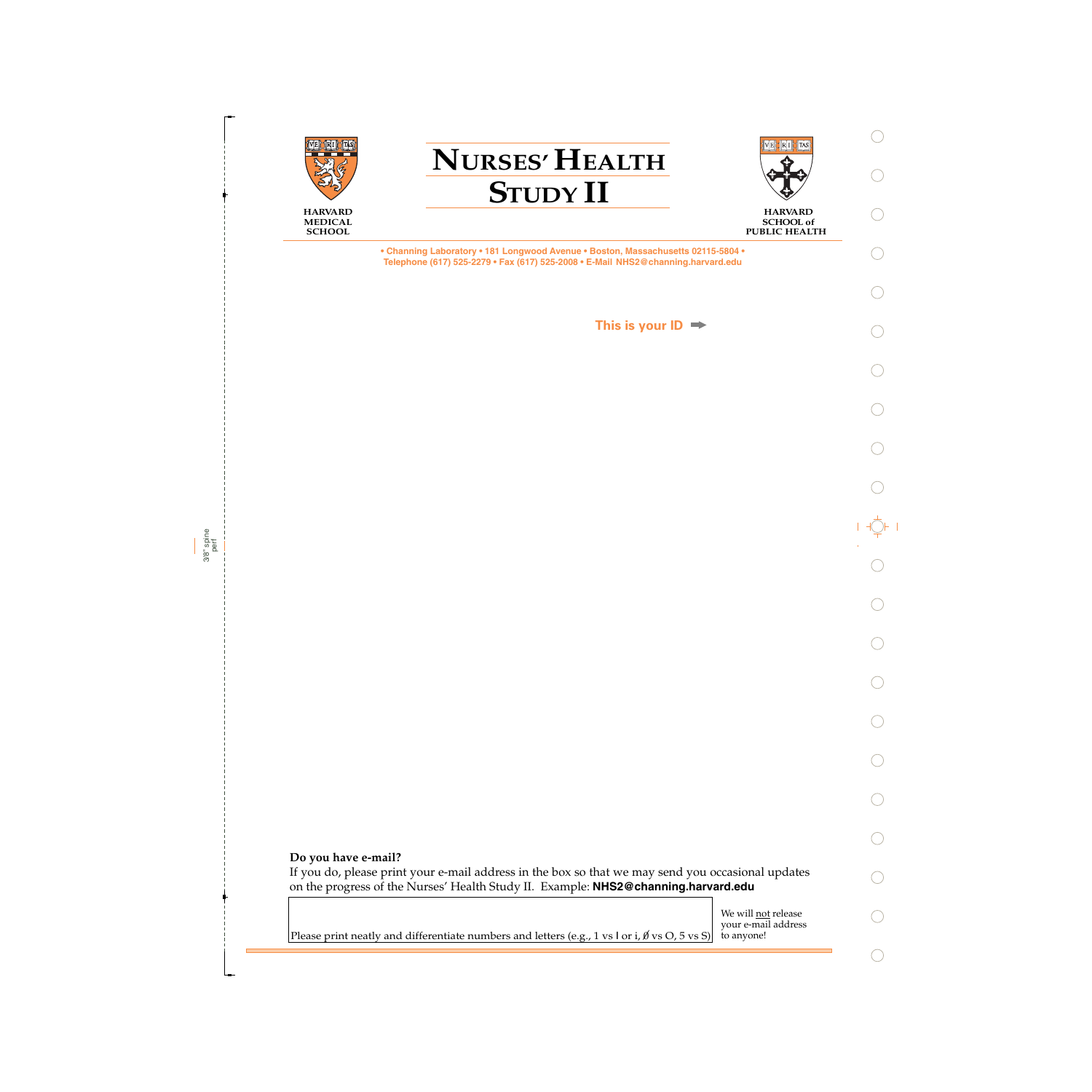## **HARVARD UNIVERSITY NURSES' HEALTH STUDY II**

3/8" spine perf

# **INSTRUCTIONS**

### **INTERNET:**

Go to our website at www.NHS2.org and use your ID number (see front of this page) and your birth date to log in. Follow the instructions on the screen to complete the survey on-line.

## **PAPER FORM:**

Please use an ordinary No. 2 pencil to answer all questions. Fill in the appropriate response circles completely. The form is designed to be read by optical-scanning equipment, so it is important that you keep any write-in responses **within** the spaces provided and erase any incorrect marks completely. If you have comments, please write them on a separate piece of paper.



- **Please tear off the cover letter (to preserve confidentiality) and return the questionnaire in the enclosed postage–paid envelope.**
- **If your name and address as printed on this questionnaire are no longer correct or are incomplete, or if you are providing your e-mail address, please make any necessary changes on the letter and return it to us.**
- **Thank you for completing the 2013 Nurses' Health Study II Questionnaire.**

| Federal research regulations require us to include the following information:                                                 |
|-------------------------------------------------------------------------------------------------------------------------------|
| There are no direct benefits to you from participating in this study.                                                         |
| The risk of breach of confidentiality associated with participation in this study is                                          |
| very small.                                                                                                                   |
| Your choice to participate in this study is completely voluntary and you may decline                                          |
| or withdraw at any time without penalty.                                                                                      |
| You may skip any question you do not wish to answer.                                                                          |
| You will not receive monetary compensation for participating.                                                                 |
| If you have any questions regarding your rights as a research participant, you are                                            |
| encouraged to call a representative of the Human Subjects Committee at the Harvard<br>School of Public Health (617-384-5480). |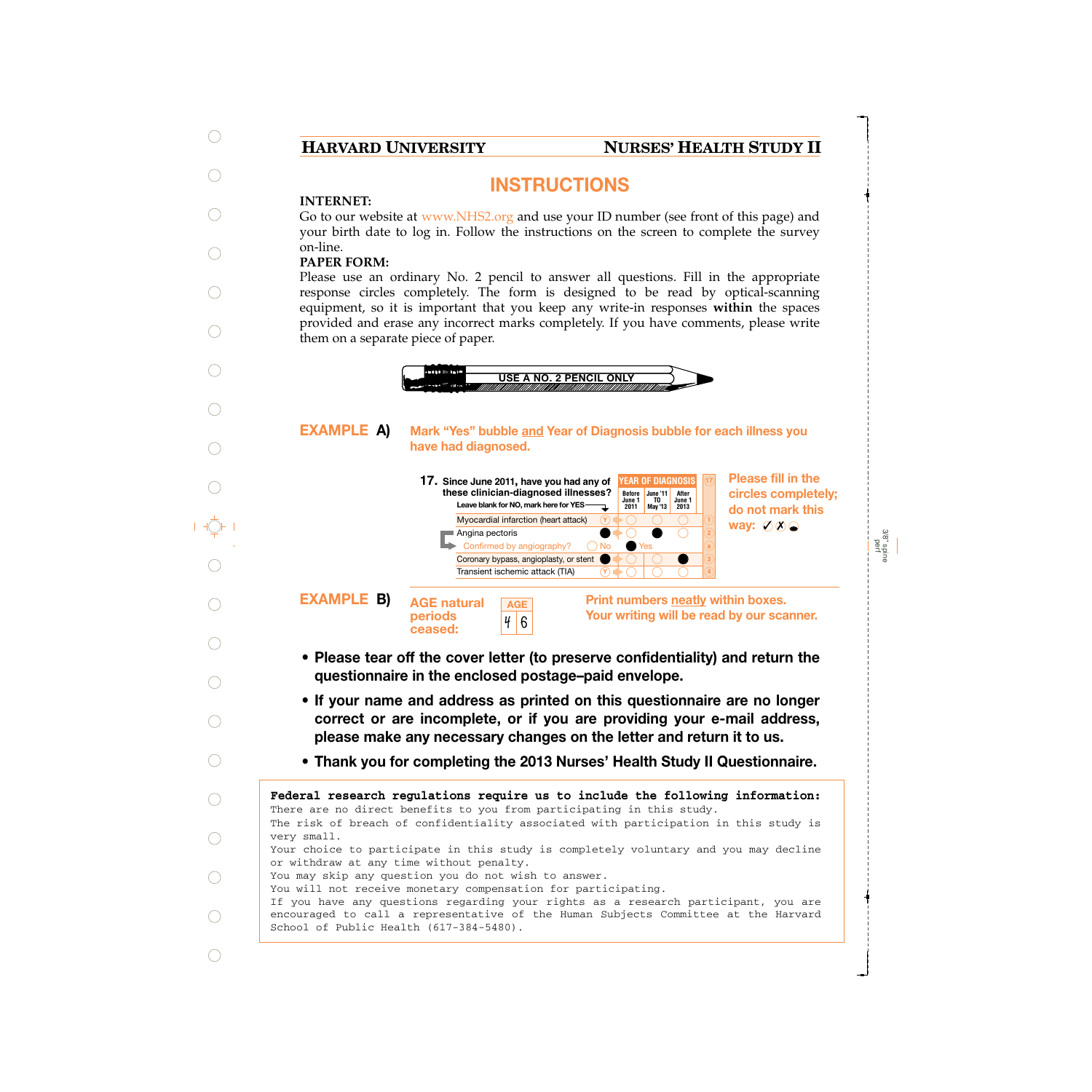| <b>LARVARD UNIVERSITY</b><br><b>PLEASE USE PENCIL</b> | <b>NURSES' HEALTH STUDY II</b><br>Page 1<br>2. Do you currently smoke cigarettes?                                                                                                                  |
|-------------------------------------------------------|----------------------------------------------------------------------------------------------------------------------------------------------------------------------------------------------------|
| <b>CURRENT WEIGHT</b>                                 | $\bigcirc$ No $\bigcirc$ Yes $\longrightarrow$ How many/day? $\bigcirc$ 1–4 $\bigcirc$ 5–14<br>$\bigcirc$ 25-34<br>$() 15 - 24$<br>$35 - 44$<br>$\left( \right)$ 45+                               |
| <b>POUNDS</b>                                         |                                                                                                                                                                                                    |
|                                                       | 3. What is your current status?                                                                                                                                                                    |
|                                                       | <b>Married</b><br>◯ Divorced<br>◯ Widowed<br>$\bigcirc$ Domestic Partnership $\bigcirc$ Separated<br>( ) Never Married                                                                             |
| $\odot$<br>$\left( 0\right)$                          | $\bigcirc$ With spouse or partner<br>$\bigcirc$ With minor children<br>Alone<br>$\left( \mathbf{0}\right)$<br>4. Your living arrangement:<br>(Mark all that apply.)                                |
| $\odot$<br>$\odot$                                    | $\circled{1}$<br>With other adult family<br>$\bigcirc$ With other people<br>$\bigcirc$ With pet(s)                                                                                                 |
| $\circled{2}$<br>$\circled{2}$                        | 5. Have you had your uterus removed?<br>$\circled{2}$                                                                                                                                              |
| $\circled{3}$<br>$\circled{3}$                        | $\circled{3}$<br>No<br><b>Date of surgery:</b><br><b>Defore June 1, 2011</b><br>After June 1, 2011                                                                                                 |
| $\circled{4}$<br>$\left( 4\right)$                    | $\circled{4}$<br>6. Have you ever had either of your ovaries surgically removed?                                                                                                                   |
| $\circled{5}$<br>(5)                                  | No $\bigcirc$ Yes $\longrightarrow$ a) How many ovaries do you have remaining?<br>(5)<br>( ) One<br>( ) None                                                                                       |
| $\circled{6}$<br>$\circ$                              | (6)<br>7. Have your natural menstrual periods ceased PERMANENTLY?                                                                                                                                  |
| $\circledcirc$                                        | $\left( 7\right)$<br>No: Premenopausal<br>b) For what reason did<br><b>AGE</b>                                                                                                                     |
| $\circled{8}$                                         | $\circled{8}$<br>your periods cease?<br>◯ Yes: No menstrual periods<br>a) AGE natural<br>periods                                                                                                   |
| $\circledcirc$                                        | (9)<br>$\bigcirc$ Yes: Had menopause but now have<br>$\bigcirc$ Natural<br>( ) Surgery<br>ceased:                                                                                                  |
|                                                       | periods induced by hormones<br><b>Endometrial ablation</b>                                                                                                                                         |
|                                                       | $\bigcirc$ Not sure (e.g., perimenopausal)<br>Radiation or Chemo.                                                                                                                                  |
|                                                       | (1)(2)(3)(4)(5)(6)<br>8. Are you currently using oral contraceptives for any reason?                                                                                                               |
| $)$ No                                                | $\begin{pmatrix} 0 & 1 & 2 & 3 & 4 & 5 & 6 & 7 & 8 & 9 \end{pmatrix}$<br>Yes                                                                                                                       |
|                                                       | 9. Are you currently using any of these over-the-counter (OTC) preparations for hormone replacement?                                                                                               |
|                                                       | $\bigcirc$ Soy estrogen products $\bigcirc$ Black cohosh (e.g., Remifemin)<br>◯ Natural progesterone cream/wild yam<br>( ) Other OTC                                                               |
|                                                       | 10. Since June 2011, have you used prescription female hormones? (Not including oral contraceptives.)                                                                                              |
|                                                       | ◯ Yes a) How many months did you use hormones since June 2011?                                                                                                                                     |
| ◯ No                                                  | $\bigcirc$ 1–4 months $\bigcirc$ 5–9 $\bigcirc$ 10–14 $\bigcirc$ 15–19 $\bigcirc$ 20–25<br>$() 26 - 30$<br>$\bigcirc$ 31-35<br>$\bigcirc$ 36+ months                                               |
|                                                       | b) Are you currently using them (within the last month)?<br>$\bigcirc$ Yes<br>No If No, skip to Part d.                                                                                            |
|                                                       | c) Mark the type(s) of hormones you are CURRENTLY using:                                                                                                                                           |
|                                                       | <b>Combined:</b> $\bigcirc$ Prempro (beige)<br>$\bigcirc$ Prempro (gold)<br>$\bigcirc$ Prempro (peach)<br>$\bigcirc$ Prempro (light blue)                                                          |
|                                                       | FemHRT<br>Premphase<br>$\bigcirc$ Combipatch                                                                                                                                                       |
|                                                       | ◯ Patch Estrogen ◯ Vaginal Estrogen ◯ Estrace<br><b>Estrogen:</b> $\bigcirc$ Oral Premarin or conjugated estrogens<br>$\left( \mathbf{0}\right) \left( \mathbf{0}\right) \left( \mathbf{0}\right)$ |
|                                                       | $\bigcap (1)$<br>Estrogen gels, creams, or sprays on skin<br>$\bigcirc$ Estratest<br>$\bigcirc$ Ogen                                                                                               |
|                                                       | $2)$ $2)$ $2$<br>Other Estrogen (specify in box below)                                                                                                                                             |
|                                                       | $\overline{3}$ $\overline{3}$ $\overline{3}$ $\overline{3}$<br>◯ Vaginal ◯ Micronized (e.g., Prometrium)<br>Progesterone/Progestin: O Provera/Cycrin/MPA                                           |
|                                                       | $\binom{4}{4}$ $\binom{4}{4}$<br>O Other progesterone (specify type)                                                                                                                               |
|                                                       | $\overline{5}$ (5) (5)<br>Other hormones CURRENTLY used (e.g., Tri-est), Specify:                                                                                                                  |
|                                                       | $6(6)$ $6)$<br>d) If you used oral conjugated estrogen (e.g., Premarin) since June 2011, what dose did you usually take?                                                                           |
|                                                       | $\overline{\mathfrak{D}}\mathfrak{D}\overline{\mathfrak{D}}$<br>$\bigcirc$ .30 mg/day or less<br>.625 $mg/day$<br>$\bigcirc$ .9 mg/day<br>$\bigcirc$ .45 mg/day                                    |
|                                                       | $\bigcirc$ $\bigcirc$ $\bigcirc$ $\bigcirc$<br>$\bigcirc$ 1.25 mg/day or higher<br>O Unsure<br>◯ Did not take oral conjugated estrogen                                                             |
|                                                       | $\Theta$<br>(9)(9)<br>e) What was your pattern of hormone use (Days per Month)?                                                                                                                    |
|                                                       | Oral or Patch Estrogen: Days per Month $\bigcirc$ Not used $\bigcirc$ <1 day/mo. $\bigcirc$ 1-8 days $\bigcirc$ 9-18 $\bigcirc$ 19-26<br>27+ days/mo.                                              |
|                                                       | <b>Days per Month</b> $\bigcirc$ Not used $\bigcirc$ <1 day/mo. $\bigcirc$ 1-8 days $\bigcirc$ 9-18 $\bigcirc$ 19-26<br><b>Progesterone:</b><br>27+ days/mo.                                       |
|                                                       | 11. During the past 4 weeks, have you had any hot flashes or night sweats?                                                                                                                         |
| <b>No</b>                                             | Yes <b>in the lif yes, were they (mark one):</b><br>$\bigcirc$ Mild<br>$\bigcirc$ Severe<br>Moderate                                                                                               |
|                                                       | 12. At the beginning of menopause, did you have hot flashes or night sweats?<br>(If you took estrogen, consider the time                                                                           |
| $Yes \Rightarrow$                                     | period before starting treatment.)<br>a) Were they (mark one):<br>Mild<br>Moderate<br><b>Severe</b>                                                                                                |
| No                                                    | b) How long did these symptoms last?<br>Less than 5 years<br>5-9 years<br>$( ) 10$ years or longer                                                                                                 |
|                                                       | Haven't reached menopause                                                                                                                                                                          |
|                                                       | 3. Which best describes your<br>Other inpatient nurse<br>Nursing education or admin<br>OR<br>$\bigcirc$ ICU<br>.)ER<br>$(\ )$                                                                      |
|                                                       | current employment status?<br>Other hospital nursing<br>Nursing outside hospital<br>Outpatient or community                                                                                        |
|                                                       | ◯ Non-nursing employment<br>F/T homemaker<br>$\bigcap$ Retired<br><b>Disabled</b><br>Other                                                                                                         |
|                                                       | 14. What year did you begin your current job? (include "retired" or "full-time homemaker")                                                                                                         |
| Before 2005                                           | 2006<br>2005<br>2007<br>2009<br>$\bigcirc$ 2010<br>2011<br>2012<br>$2013+$<br>2008                                                                                                                 |
|                                                       | ${\bf 15}.$ In the last 12 months, did you have to clean up an accidental chemical spill?<br><b>No</b><br><b>Yes</b>                                                                               |
|                                                       | 16. Thinking about your current job and the use of disinfectants (such as ethylene oxide, hydrogen peroxide,                                                                                       |
|                                                       | ortho-phthalaldehyde, formaldehyde, glutaraldehyde, bleach)                                                                                                                                        |
|                                                       |                                                                                                                                                                                                    |
|                                                       | a. On how many days per week, on average, do you clean medical instruments with disinfectants?                                                                                                     |
| <b>Never</b>                                          | <1 day/week<br>$\bigcirc$ 1–3 days/week $\bigcirc$ 4–7 days/week                                                                                                                                   |
|                                                       | <b>b.</b> On how many days per week, on average, do you clean surfaces (like floors, tables) at work with disinfectants?                                                                           |
|                                                       | $\bigcirc$ 1-3 days/week $\bigcirc$ 4-7 days/week<br>$\bigcirc$ <1 day/week                                                                                                                        |
| <b>Never</b>                                          |                                                                                                                                                                                                    |
|                                                       | C. In your current job, on how many days per week, on average, do you use spray or aerosol products?                                                                                               |
| ( ) Never                                             | $\bigcirc$ <1 day/week<br>$\bigcirc$ 1-3 days/week $\bigcirc$ 4-7 days/week<br>1) Mark each task at work where you use a spray or aerosol at least once per week.                                  |

 $\bigcirc$ 

 $\bigcirc$ 

 $\bigcirc$ 

 $\bigcirc$ 

 $\bigcirc$ 

 $\bigcirc$ 

 $\bigcirc$ 

 $\bigcirc$ 

 $\bigcirc$ 

 $\begin{picture}(20,5) \put(0,0) {\line(0,1){10}} \put(15,0) {\line(0,1){10}} \put(15,0) {\line(0,1){10}} \put(15,0) {\line(0,1){10}} \put(15,0) {\line(0,1){10}} \put(15,0) {\line(0,1){10}} \put(15,0) {\line(0,1){10}} \put(15,0) {\line(0,1){10}} \put(15,0) {\line(0,1){10}} \put(15,0) {\line(0,1){10}} \put(15,0) {\line(0,1){10}} \put(15,0) {\line(0,$ 

 $\bigcirc$ 

 $\bigcirc$ 

 $\bigcirc$ 

 $\bigcirc$ 

 $\bigcirc$ 

 $\bigcirc$ 

 $\bigcirc$ 

 $\bigcirc$ 

 $\bigcirc$ 

 $\bigcirc$ 

 $\bigcirc$ 

perf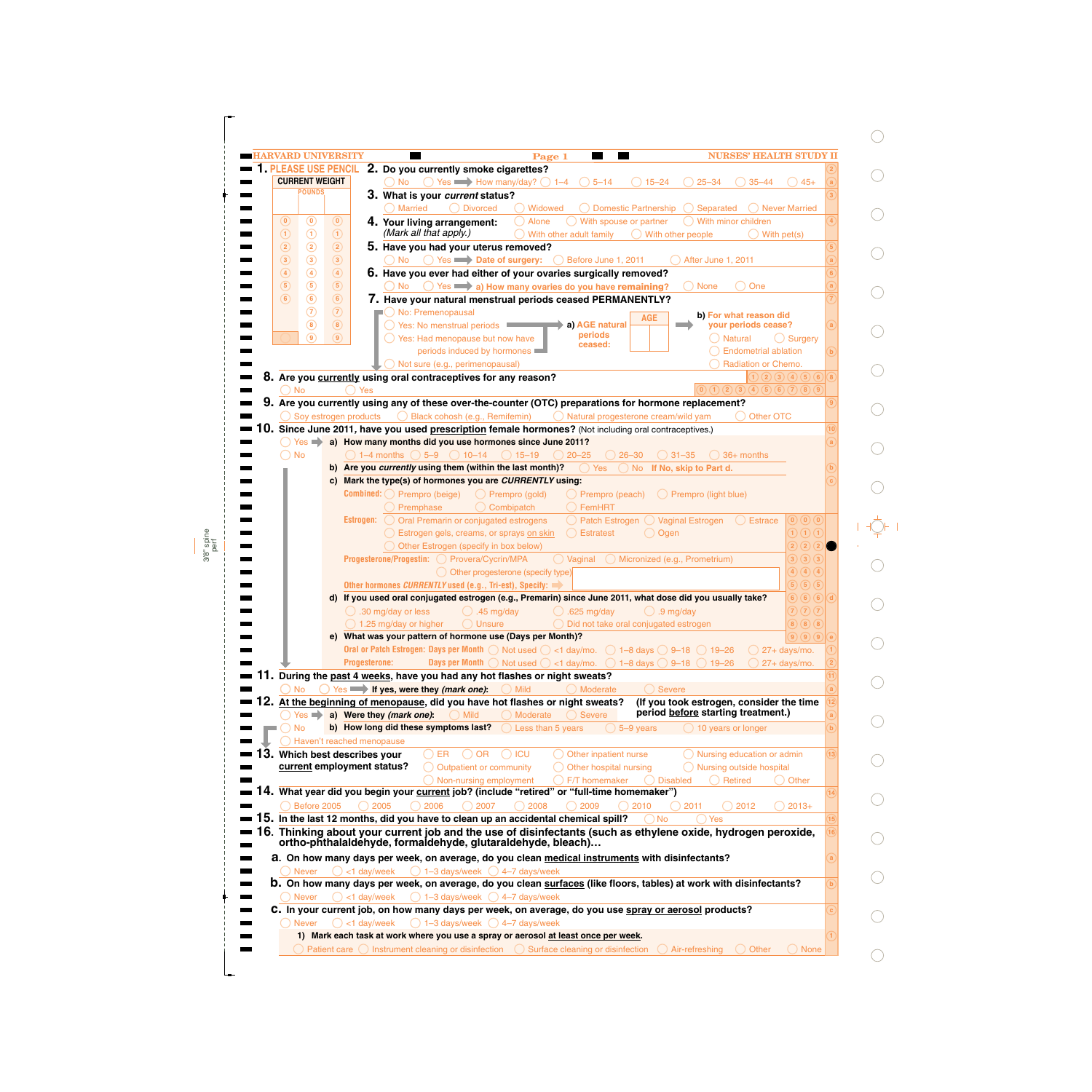|      | 17. Since June 2011, have you had any of                                                  |        | <b>YEAR OF DIAGNOSIS</b>                                    |                                                             |                         | 18. Have you ever had any of these clinician-diagnosed                             |                                                       |
|------|-------------------------------------------------------------------------------------------|--------|-------------------------------------------------------------|-------------------------------------------------------------|-------------------------|------------------------------------------------------------------------------------|-------------------------------------------------------|
|      | these clinician-diagnosed illnesses?                                                      |        | Before June '11 After                                       |                                                             |                         | illnesses?<br><b>YEAR OF FIRST DIAGNOSIS</b>                                       |                                                       |
|      | <b>LEAVE BLANK FOR "NO", MARK HERE FOR "YES"</b>                                          | June 1 | to<br>2011 May '13 2013                                     | June 1                                                      |                         | <b>LEAVE BLANK FOR "NO".</b><br><b>Before</b> 1995-<br><b>MARK HERE FOR "YES</b>   | 2009- 2011<br>$2003 -$                                |
|      | Myocardial infarction (heart attack)<br>$\circledcirc$                                    |        |                                                             |                                                             |                         | 1995<br>2002<br>$(\overline{\mathsf{Y}})$<br>Meningioma                            | 2008<br>2010                                          |
|      | $\circledcirc$<br>Angina pectoris                                                         |        |                                                             |                                                             | $\overline{2}$          | $\circledcirc$<br><b>Atrial fibrillation</b>                                       |                                                       |
|      |                                                                                           |        |                                                             |                                                             |                         |                                                                                    |                                                       |
|      | Confirmed by angiography?<br>$($ )No $($ )Yes                                             |        |                                                             |                                                             | $\mathbf{a}$            | $\circledcirc$<br><b>Heart failure (CHF)</b>                                       |                                                       |
|      | $\circledcirc$<br>Coronary bypass, angioplasty, or stent                                  |        |                                                             |                                                             | $\overline{\mathbf{3}}$ | $\circledR$<br>Deep vein thrombosis                                                |                                                       |
|      | $^\circledR$<br>Transient ischemic attack (TIA)                                           |        |                                                             |                                                             |                         | $\circledcirc$<br>Osteoporosis/osteopenia                                          |                                                       |
|      | $(\widehat{\textbf{Y}})$<br>Stroke (CVA)                                                  |        |                                                             |                                                             | $\overline{5}$          | $\circledcirc$<br>Psoriasis                                                        |                                                       |
|      | $\circledcirc$<br>Pulmonary embolus                                                       |        |                                                             |                                                             | 6                       | $\circledcirc$<br>Severe acne                                                      |                                                       |
|      | $\circledR$<br>Fibrocystic/other benign breast disease                                    |        |                                                             |                                                             |                         | $\circledcirc$<br>Eczema (atopic dermatitis)                                       |                                                       |
|      | Confirmed by breast biopsy? ◯ No (<br>Yes                                                 |        |                                                             |                                                             | $\mathbf{a}$            | $\circled{r}$<br><b>Shingles</b>                                                   |                                                       |
|      | $^\circledR$<br><b>Breast cancer</b>                                                      |        |                                                             |                                                             | $\boxed{8}$             | $\circledcirc$<br>Peripheral neuropathy                                            |                                                       |
|      | $\circled{r}$<br>Cancer of the uterus (endometrium)                                       |        |                                                             |                                                             | $\boxed{9}$             | Fatty liver<br>$\alpha$                                                            |                                                       |
|      | $\circledcirc$<br>Cancer of the ovary                                                     |        |                                                             |                                                             | $\overline{10}$         | Confirmed by liver biopsy? (<br>) No<br>Yes                                        |                                                       |
|      | $\left(\widehat{\mathbf{Y}}\right)$<br>Colon or rectal polyp (benign)                     |        |                                                             |                                                             | $\widehat{\mathbf{H}}$  | Liver cirrhosis<br>$\circledR$                                                     |                                                       |
|      | $\circledcirc$<br>Cancer of the colon or rectum                                           |        |                                                             |                                                             | $\widehat{12}$          | $\circled{r}$<br>Hepatitis (type B or C)                                           |                                                       |
|      | $(\widehat{\textbf{Y}})$<br>Melanoma                                                      |        |                                                             |                                                             | $\widehat{13)}$         | $\circledcirc$<br>Macular degeneration                                             |                                                       |
|      | $\circledR$<br>Basal cell skin cancer                                                     |        |                                                             |                                                             | $\widehat{14}$          | $\circled{r}$<br>Glaucoma                                                          |                                                       |
|      | $\circledR$                                                                               |        |                                                             |                                                             | $\overline{15}$         | $\circledcirc$<br>Cataracts                                                        |                                                       |
|      | Squamous cell skin cancer<br>$\circledcirc$                                               |        |                                                             |                                                             |                         |                                                                                    |                                                       |
|      | Other cancer                                                                              |        |                                                             |                                                             | $\overline{16}$         | $\circled{r}$<br>Hip replacement                                                   |                                                       |
|      | Specify site of                                                                           |        |                                                             |                                                             |                         | Non-Alzheimer's dementia                                                           |                                                       |
|      | other cancer                                                                              |        |                                                             |                                                             |                         | (e.g. Lewy body, vascular, FTD) (Y)                                                |                                                       |
|      | <b>Ulcerative colitis/Crohn's</b><br>$(\mathsf{Y})$                                       |        |                                                             |                                                             | 17                      | $(\lambda)$<br>Alzheimer's disease                                                 |                                                       |
|      | $\widehat{\mathsf{Y}}$<br>Gastric or duodenal ulcer                                       |        |                                                             |                                                             | $\overline{18}$         | $\circledcirc$<br>Vertebral Fracture                                               |                                                       |
|      | $(\widehat{\textbf{Y}})$<br>Barrett's esophagus                                           |        |                                                             |                                                             | $\overline{19}$         | If Yes, was fracture due to trauma?                                                |                                                       |
|      | $\circledcirc$<br>Gallstones                                                              |        |                                                             |                                                             | $\overline{20}$         | $\bigcirc$ Yes $\bigcirc$ Was this a result of:<br>◯ Traffic accident              |                                                       |
|      | Did you have symptoms?<br>( )No<br>) Yes                                                  |        |                                                             |                                                             | a                       | A fall from an elevated position (standing on a chair, etc.)<br>$\bigcap$ No       |                                                       |
|      | $(\lambda)$<br>Cholecystectomy                                                            |        |                                                             |                                                             | 21)                     | A fall while standing/walking (e.g., trip & fall)<br>Dunsure (                     | Other<br><sup>.</sup>                                 |
|      | $\overline{\mathbf{Y}}$<br>Diabetes mellitus                                              |        |                                                             |                                                             | 22                      | 19. In the past two years, have you had:                                           |                                                       |
|      | $(\widehat{\textbf{Y}})$<br><b>Elevated cholesterol</b>                                   |        |                                                             |                                                             | $\overline{23)}$        | (If yes, mark all that apply.)<br>No                                               | Yes, for<br>Yes, for<br>screening<br>symptoms         |
|      | $\overline{\mathbf{r}}$<br>High blood pressure                                            |        |                                                             |                                                             | $\overline{24}$         | (N)<br>A physical exam?                                                            | $(\mathbf{Y})$<br>$\left( \mathbf{Y}\right)$          |
|      | $\overline{(\gamma)}$<br>Endometriosis-1st diagnosis                                      |        |                                                             |                                                             | 25                      | $\binom{N}{k}$<br>Exam by eye doctor?                                              | $\circledR$<br>$\circledR$                            |
|      | Confirmed by laparoscopy? ◯ No ◯ Yes                                                      |        |                                                             |                                                             | $\alpha$                | (N)<br>Mammogram (or other breast imaging)?                                        | $\circledcirc$<br>$\circledR$                         |
|      | $\circledR$                                                                               |        |                                                             |                                                             |                         | $^{\circledR}$                                                                     | $\mathcal{P}$<br>$\left( \widehat{\mathbf{Y}}\right)$ |
|      | Kidney stones                                                                             |        |                                                             |                                                             |                         | Fasting blood sugar?                                                               |                                                       |
|      | $\circled{r}$<br><b>Multiple Sclerosis</b>                                                |        |                                                             |                                                             | 27)                     | $(\overline{Y})$ Yes<br>$(N)$ No<br>Upper endoscopy                                |                                                       |
|      | $\overline{\circ}$<br>Asthma, Clinician diagnosed                                         |        |                                                             |                                                             | $\overline{28}$         | $(Y)$ Yes<br>(Virtual) CT Colonoscopy?<br>$(N)$ No                                 |                                                       |
|      | $\circled{r}$<br>Emphysema/Chronic bronchitis                                             |        |                                                             |                                                             | 29                      | $(\overline{Y})$ Yes<br>Colonoscopy?<br>$(N)$ No                                   |                                                       |
|      | $\overline{\circ}$<br>Graves' disease/Hyperthyroidism                                     |        |                                                             |                                                             | 30)                     | $(Y)$ Yes<br>$(N)$ No<br>Sigmoidoscopy?                                            |                                                       |
|      | $\circled{r}$<br>Hypothyroidism                                                           |        |                                                             |                                                             | $\overline{31}$         | Initial reason(s) you had Colonoscopy/Sigmoidoscopy?                               |                                                       |
|      | $\circledcirc$<br>Hyperparathyroidism                                                     |        |                                                             |                                                             | 32                      | O Occult fecal blood<br>() Visible blood                                           | () Abdominal pain                                     |
| Gout | $\circledcirc$                                                                            |        |                                                             |                                                             | 33)                     | ◯ Diarrhea/constipation<br>◯ Family history of colon cancer                        |                                                       |
|      | $\circledcirc$<br>SLE (systemic lupus)                                                    |        |                                                             |                                                             | $\overline{34}$         | ◯ Follow-up of (virtual) CT colonoscopy<br>Barium enema                            |                                                       |
|      | $\circled{r}$<br><b>Rheumatoid arthritis</b>                                              |        |                                                             |                                                             |                         | ◯ Prior polyps<br>Asymptomatic or routine screening                                |                                                       |
|      |                                                                                           |        |                                                             |                                                             |                         | <b>20. Resting pulse rate:</b> (take after sitting for 5 min.)                     | Dunsure                                               |
|      | Other arthritis                                                                           |        |                                                             |                                                             | $\mathsf{37})$          |                                                                                    |                                                       |
|      | $\overline{\circledcirc}$                                                                 |        |                                                             |                                                             |                         |                                                                                    |                                                       |
|      | $\circledcirc$<br>Depression, Clinician diagnosed                                         |        |                                                             |                                                             |                         | $\bigcirc$ <55/min<br>$\bigcirc$ 55–59<br>$\bigcirc$ 60–64<br>$( )65 - 69$         | $70 - 74$                                             |
|      | $\circledcirc$<br>Parkinson's disease                                                     |        |                                                             |                                                             | $\overline{38}$         | $\big)80 - 84$<br>$\bigcirc$ 85-89<br>$75 - 79$<br>$)90 - 99$                      |                                                       |
|      | $\circled{r}$<br>Gastric banding/bypass                                                   |        |                                                             |                                                             | 39                      | 21. Current usual blood pressure (if checked within 2 years):                      |                                                       |
|      | $\overline{\circledcirc}$<br>Fractures: Wrist or Colles' Fracture                         |        |                                                             |                                                             | (40)                    | Unknown/Not checked within 2 years<br>Systolic:                                    |                                                       |
|      | $\circled{r}$<br><b>Hip Fracture</b>                                                      |        |                                                             |                                                             | $_{41}$                 | $\bigcirc$ <105 mmHg $\bigcirc$ 105-114<br>$\bigcirc$ 115-124<br>$()125 - 134$     |                                                       |
|      | $\overline{(\mathbf{Y})}$<br>Other major illness or surgery since                         |        |                                                             |                                                             | 42                      | $\bigcirc$ 145-154<br>$\bigcap$ 155-164<br>$2135 - 144$<br>$( )165 - 174$          | $)175+$                                               |
|      | June 2011                                                                                 |        |                                                             |                                                             |                         | Diastolic:<br>Unknown/Not checked within 2 years                                   |                                                       |
|      | Please specify:<br>Date:                                                                  |        | $(0)$ $(1)$ $(2)$ $(3)$ $(4)$ $(5)$ $(6)$ $(7)$ $(8)$ $(9)$ |                                                             |                         | $\bigcirc$ <65 mmHg $\bigcirc$ 65-74<br>$O$ 75–84<br>$\bigcirc$ 85-89              |                                                       |
|      |                                                                                           |        | $(0)$ (1) (2) (3) (4) (5) (6) (7)                           |                                                             | $\circled{8}$ $\circ$   | $\bigcirc$ 90-94<br>$\bigcirc$ 95-104<br>$\big)$ 105+                              |                                                       |
|      |                                                                                           |        | (0)(1)(2)(3)(4)(5)(6)(7)                                    | (8)                                                         |                         | 22. Is this your correct date of birth? $\implies$                                 |                                                       |
|      | $\bigcap$ $\bigcap$ $\bigcap$ $\bigcap$ $\bigcap$ $\bigcap$ $\bigcap$ $\bigcap$ $\bigcap$ |        |                                                             | $(1)$ (6) (13) (A)                                          |                         |                                                                                    | $\bigcirc$ 100 or more                                |
|      | <b>FOR OFFICE USE ONLY</b><br>2) 2) 2) 2) 2) 2) 2) 2) 2)                                  |        | $\Omega(7)$                                                 | $\left  \widehat{\mathbf{14}} \right  \widehat{\mathbf{B}}$ |                         | $\bigcirc$ Yes<br>If no, please<br>write correct<br>$\bigcirc$ No<br>$\rightarrow$ |                                                       |

 $\bigcirc$ 

3/8" spine perf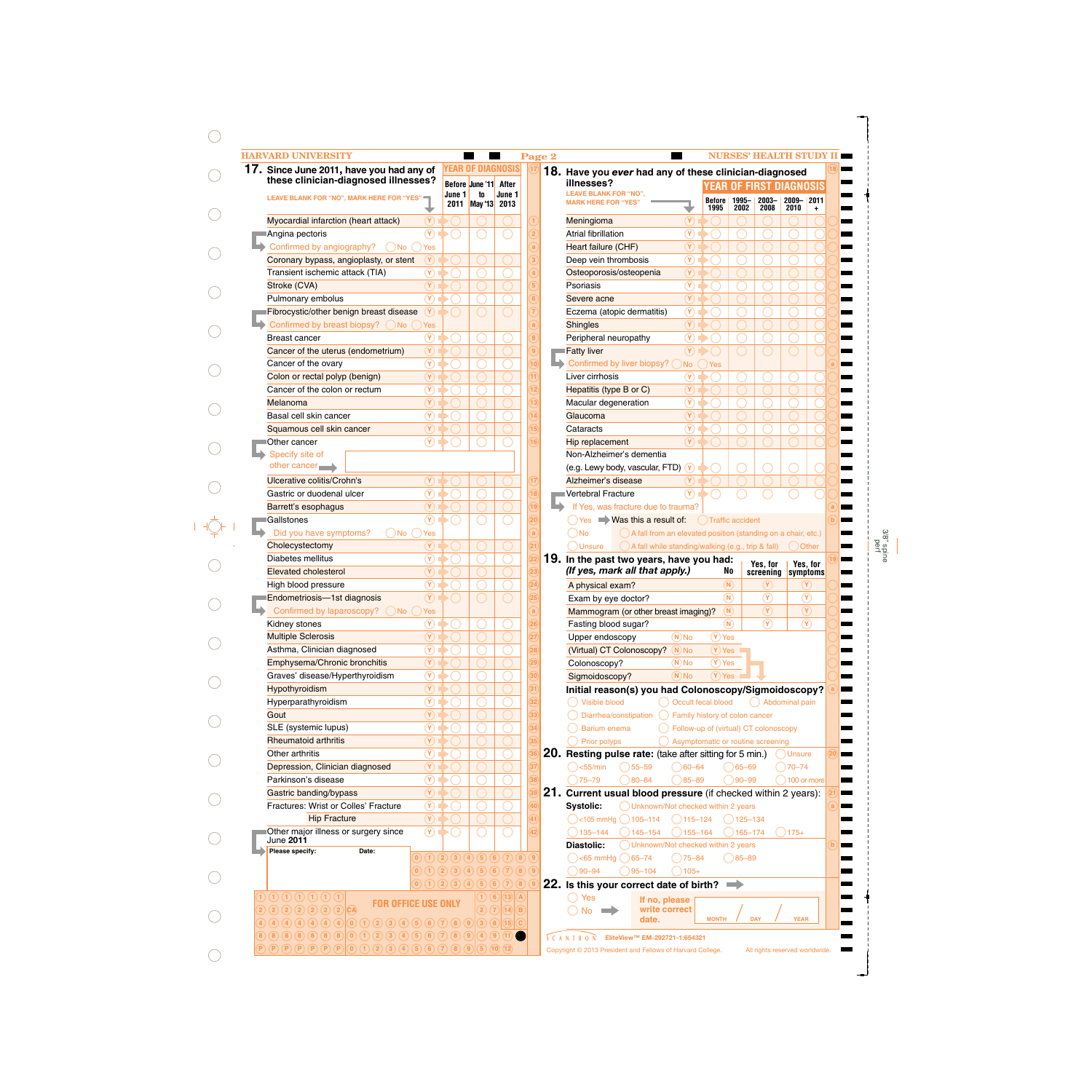| 23. Regular Medication (Mark if used regularly in past 2 years.)<br>Acetaminophen (e.g., Tylenol)<br>Days/week:<br>$\rightarrow$ 1<br>$4 - 5$<br>$6+$ days<br>$2 - 3$<br>$1 - 2$<br>Total tabs/wk:<br>$3 - 5$<br>$6 - 14$<br>$15+$ tablets<br>"Baby" or low dose aspirin (100 mg or less/tablet)<br>$2 - 3$<br>Days/week:<br>$4 - 5$<br>$6+$ days<br>-1<br>$1 - 2$<br>$3 - 5$<br>$6 - 14$<br>$15+$ tablets<br>Total tabs/wk:<br>Aspirin or aspirin-containing products (325 mg or more/tablet)<br>$4 - 5$<br>Days/week:<br>$2 - 3$<br>$\mathbf{1}$<br>$6+$ davs<br>$1 - 2$<br>$6 - 14$<br>Total tabs/wk:<br>$3 - 5$<br>$15+$ tablets<br>Ibuprofen (e.g., Advil, Motrin, Nuprin)<br>Days/week:<br>$2 - 3$<br>$4 - 5$<br>$6+$ days<br>-1<br>$1 - 2$<br>$3 - 5$<br>$6 - 14$<br>$15+$ tablets<br>Total tabs/wk:<br>Celebrex (COX-2 inhibitors)<br>$\Box$ 1<br>Days/week:<br>$2 - 3$<br>$4 - 5$<br>$6+$ days<br>Other anti-inflammatory analgesics, 2+ times/week<br>(e.g., Aleve, Clinoril, Indocin, Relafen)<br>Potassium<br>Thiazide diuretic<br>Lasix<br>Calcium blocker (e.g., Calan, Procardia, Cardizem, Norvasc)<br>Beta-blocker (e.g., Inderal, Lopressor, Tenormin, Corgard)<br>ACE Inhibitors (e.g., Capoten, Vasotec, Zestril)<br>Angiotensin receptor blocker (e.g., Diovan, Cozaar, Avapro)<br>Other anti-hypertensive (e.g., clonidine, doxazosin)<br>Coumadin (Warfarin)<br>Plavix<br>Prasugrel (Effient)<br>Xabans (e.g., Pradaxa, Xarelto)<br>Antiarrhythmic<br>Digoxin<br>"Statin" cholesterol-lowering drugs:<br>Mevacor (lovastatin) 2 Zocor (simvastatin)<br>Crestor<br>Pravachol (pravastatin) U Lipitor (atorvastatin)<br>Other<br>Other cholesterol-lowering drug [e.g., niacin, Lopid (gemfibrozil),<br>Tricor (fenofibrate), Questran (cholestyramine), Colestid, Zetia]<br>Steroids taken orally (e.g., Prednisone, Decadron, Medrol)<br>Diabetes drugs:<br>Insulin<br>Metformin (Glucophage)<br>Other hypoglycemic agents | 26. Have any of your biological<br>siblings, offspring, or your<br>parents ever had any of the<br>following diseases?<br>Ovarian cancer<br>(N)<br>$\binom{N}{k}$<br><b>Breast cancer</b><br>$\binom{N}{k}$<br>• Melanoma<br>$\binom{N}{k}$<br>• Colon or Rectal cancer<br>$\binom{N}{k}$<br><b>Diabetes</b><br>• Parkinson's disease<br>$\binom{N}{k}$<br>$\binom{N}{k}$<br><b>Rheumatoid arthritis</b><br>$\binom{N}{k}$<br>• Asthma<br>$\binom{N}{k}$<br>• Crohn's disease<br>• Ulcerative colitis<br>$\binom{N}{k}$<br>$\binom{N}{k}$<br>• Multiple Sclerosis<br>$\binom{N}{k}$<br>• Stroke<br>• Myocardial infarction<br>$\circledR$<br>(heart attack)<br>27. In the past two years, have you had gastrointestinal<br>bleeding that required hospitalization or a transfusion?<br>a. What was the site of the bleeding?<br>$Yes$ $\Rightarrow$<br>No.<br><b>Esophagus</b><br>щ<br>Colon/rectum<br>28. In the last year, how often have you had heartburn or<br>acid-reflux?<br>$\bigcap$ Less than once a month<br>About once/week<br>29. In the past 2 years, have you had migraine headaches?<br>◯ Yes > Did you sometimes have an aura? ◯ No<br><b>No</b><br>On average, on how many | Before<br>Age<br>Age 40<br>40 to 59<br>$\circled{r}$<br>$\circledR$<br>$\circledcirc$<br>$\circledcirc$<br>$\circledcirc$<br>$\circledcirc$<br>$\widehat{Y}$<br>$\circledR$<br>$\circledcirc$<br>$\circled{r}$<br>$\circled{r}$<br>$\circledcirc$<br>$\circled{r}$<br>◯ Stomach ◯ Duodenum<br>Other<br>$\bigcirc$ None in the past year<br>About once a month<br>Several times/week<br>$<$ 1 day | <b>Relative's Age</b><br>at First Diagnosis<br>Age<br>60+ | Age<br><b>Unknown</b><br>Site unknown<br>Daily<br>) Yes |
|---------------------------------------------------------------------------------------------------------------------------------------------------------------------------------------------------------------------------------------------------------------------------------------------------------------------------------------------------------------------------------------------------------------------------------------------------------------------------------------------------------------------------------------------------------------------------------------------------------------------------------------------------------------------------------------------------------------------------------------------------------------------------------------------------------------------------------------------------------------------------------------------------------------------------------------------------------------------------------------------------------------------------------------------------------------------------------------------------------------------------------------------------------------------------------------------------------------------------------------------------------------------------------------------------------------------------------------------------------------------------------------------------------------------------------------------------------------------------------------------------------------------------------------------------------------------------------------------------------------------------------------------------------------------------------------------------------------------------------------------------------------------------------------------------------------------------------------------------------------------------------------------------------------------------------------------------|---------------------------------------------------------------------------------------------------------------------------------------------------------------------------------------------------------------------------------------------------------------------------------------------------------------------------------------------------------------------------------------------------------------------------------------------------------------------------------------------------------------------------------------------------------------------------------------------------------------------------------------------------------------------------------------------------------------------------------------------------------------------------------------------------------------------------------------------------------------------------------------------------------------------------------------------------------------------------------------------------------------------------------------------------------------------------------------------------------------------------------------------------------------------------------------------|--------------------------------------------------------------------------------------------------------------------------------------------------------------------------------------------------------------------------------------------------------------------------------------------------------------------------------------------------------------------------------------------------|-----------------------------------------------------------|---------------------------------------------------------|
|                                                                                                                                                                                                                                                                                                                                                                                                                                                                                                                                                                                                                                                                                                                                                                                                                                                                                                                                                                                                                                                                                                                                                                                                                                                                                                                                                                                                                                                                                                                                                                                                                                                                                                                                                                                                                                                                                                                                                   |                                                                                                                                                                                                                                                                                                                                                                                                                                                                                                                                                                                                                                                                                                                                                                                                                                                                                                                                                                                                                                                                                                                                                                                             |                                                                                                                                                                                                                                                                                                                                                                                                  |                                                           |                                                         |
|                                                                                                                                                                                                                                                                                                                                                                                                                                                                                                                                                                                                                                                                                                                                                                                                                                                                                                                                                                                                                                                                                                                                                                                                                                                                                                                                                                                                                                                                                                                                                                                                                                                                                                                                                                                                                                                                                                                                                   |                                                                                                                                                                                                                                                                                                                                                                                                                                                                                                                                                                                                                                                                                                                                                                                                                                                                                                                                                                                                                                                                                                                                                                                             |                                                                                                                                                                                                                                                                                                                                                                                                  |                                                           |                                                         |
|                                                                                                                                                                                                                                                                                                                                                                                                                                                                                                                                                                                                                                                                                                                                                                                                                                                                                                                                                                                                                                                                                                                                                                                                                                                                                                                                                                                                                                                                                                                                                                                                                                                                                                                                                                                                                                                                                                                                                   |                                                                                                                                                                                                                                                                                                                                                                                                                                                                                                                                                                                                                                                                                                                                                                                                                                                                                                                                                                                                                                                                                                                                                                                             |                                                                                                                                                                                                                                                                                                                                                                                                  |                                                           |                                                         |
|                                                                                                                                                                                                                                                                                                                                                                                                                                                                                                                                                                                                                                                                                                                                                                                                                                                                                                                                                                                                                                                                                                                                                                                                                                                                                                                                                                                                                                                                                                                                                                                                                                                                                                                                                                                                                                                                                                                                                   |                                                                                                                                                                                                                                                                                                                                                                                                                                                                                                                                                                                                                                                                                                                                                                                                                                                                                                                                                                                                                                                                                                                                                                                             |                                                                                                                                                                                                                                                                                                                                                                                                  |                                                           |                                                         |
|                                                                                                                                                                                                                                                                                                                                                                                                                                                                                                                                                                                                                                                                                                                                                                                                                                                                                                                                                                                                                                                                                                                                                                                                                                                                                                                                                                                                                                                                                                                                                                                                                                                                                                                                                                                                                                                                                                                                                   |                                                                                                                                                                                                                                                                                                                                                                                                                                                                                                                                                                                                                                                                                                                                                                                                                                                                                                                                                                                                                                                                                                                                                                                             |                                                                                                                                                                                                                                                                                                                                                                                                  |                                                           |                                                         |
|                                                                                                                                                                                                                                                                                                                                                                                                                                                                                                                                                                                                                                                                                                                                                                                                                                                                                                                                                                                                                                                                                                                                                                                                                                                                                                                                                                                                                                                                                                                                                                                                                                                                                                                                                                                                                                                                                                                                                   |                                                                                                                                                                                                                                                                                                                                                                                                                                                                                                                                                                                                                                                                                                                                                                                                                                                                                                                                                                                                                                                                                                                                                                                             |                                                                                                                                                                                                                                                                                                                                                                                                  |                                                           |                                                         |
|                                                                                                                                                                                                                                                                                                                                                                                                                                                                                                                                                                                                                                                                                                                                                                                                                                                                                                                                                                                                                                                                                                                                                                                                                                                                                                                                                                                                                                                                                                                                                                                                                                                                                                                                                                                                                                                                                                                                                   |                                                                                                                                                                                                                                                                                                                                                                                                                                                                                                                                                                                                                                                                                                                                                                                                                                                                                                                                                                                                                                                                                                                                                                                             |                                                                                                                                                                                                                                                                                                                                                                                                  |                                                           |                                                         |
|                                                                                                                                                                                                                                                                                                                                                                                                                                                                                                                                                                                                                                                                                                                                                                                                                                                                                                                                                                                                                                                                                                                                                                                                                                                                                                                                                                                                                                                                                                                                                                                                                                                                                                                                                                                                                                                                                                                                                   |                                                                                                                                                                                                                                                                                                                                                                                                                                                                                                                                                                                                                                                                                                                                                                                                                                                                                                                                                                                                                                                                                                                                                                                             |                                                                                                                                                                                                                                                                                                                                                                                                  |                                                           |                                                         |
|                                                                                                                                                                                                                                                                                                                                                                                                                                                                                                                                                                                                                                                                                                                                                                                                                                                                                                                                                                                                                                                                                                                                                                                                                                                                                                                                                                                                                                                                                                                                                                                                                                                                                                                                                                                                                                                                                                                                                   |                                                                                                                                                                                                                                                                                                                                                                                                                                                                                                                                                                                                                                                                                                                                                                                                                                                                                                                                                                                                                                                                                                                                                                                             |                                                                                                                                                                                                                                                                                                                                                                                                  |                                                           |                                                         |
|                                                                                                                                                                                                                                                                                                                                                                                                                                                                                                                                                                                                                                                                                                                                                                                                                                                                                                                                                                                                                                                                                                                                                                                                                                                                                                                                                                                                                                                                                                                                                                                                                                                                                                                                                                                                                                                                                                                                                   |                                                                                                                                                                                                                                                                                                                                                                                                                                                                                                                                                                                                                                                                                                                                                                                                                                                                                                                                                                                                                                                                                                                                                                                             |                                                                                                                                                                                                                                                                                                                                                                                                  |                                                           |                                                         |
|                                                                                                                                                                                                                                                                                                                                                                                                                                                                                                                                                                                                                                                                                                                                                                                                                                                                                                                                                                                                                                                                                                                                                                                                                                                                                                                                                                                                                                                                                                                                                                                                                                                                                                                                                                                                                                                                                                                                                   |                                                                                                                                                                                                                                                                                                                                                                                                                                                                                                                                                                                                                                                                                                                                                                                                                                                                                                                                                                                                                                                                                                                                                                                             |                                                                                                                                                                                                                                                                                                                                                                                                  |                                                           |                                                         |
|                                                                                                                                                                                                                                                                                                                                                                                                                                                                                                                                                                                                                                                                                                                                                                                                                                                                                                                                                                                                                                                                                                                                                                                                                                                                                                                                                                                                                                                                                                                                                                                                                                                                                                                                                                                                                                                                                                                                                   |                                                                                                                                                                                                                                                                                                                                                                                                                                                                                                                                                                                                                                                                                                                                                                                                                                                                                                                                                                                                                                                                                                                                                                                             |                                                                                                                                                                                                                                                                                                                                                                                                  |                                                           |                                                         |
|                                                                                                                                                                                                                                                                                                                                                                                                                                                                                                                                                                                                                                                                                                                                                                                                                                                                                                                                                                                                                                                                                                                                                                                                                                                                                                                                                                                                                                                                                                                                                                                                                                                                                                                                                                                                                                                                                                                                                   |                                                                                                                                                                                                                                                                                                                                                                                                                                                                                                                                                                                                                                                                                                                                                                                                                                                                                                                                                                                                                                                                                                                                                                                             |                                                                                                                                                                                                                                                                                                                                                                                                  |                                                           |                                                         |
|                                                                                                                                                                                                                                                                                                                                                                                                                                                                                                                                                                                                                                                                                                                                                                                                                                                                                                                                                                                                                                                                                                                                                                                                                                                                                                                                                                                                                                                                                                                                                                                                                                                                                                                                                                                                                                                                                                                                                   |                                                                                                                                                                                                                                                                                                                                                                                                                                                                                                                                                                                                                                                                                                                                                                                                                                                                                                                                                                                                                                                                                                                                                                                             |                                                                                                                                                                                                                                                                                                                                                                                                  |                                                           |                                                         |
|                                                                                                                                                                                                                                                                                                                                                                                                                                                                                                                                                                                                                                                                                                                                                                                                                                                                                                                                                                                                                                                                                                                                                                                                                                                                                                                                                                                                                                                                                                                                                                                                                                                                                                                                                                                                                                                                                                                                                   |                                                                                                                                                                                                                                                                                                                                                                                                                                                                                                                                                                                                                                                                                                                                                                                                                                                                                                                                                                                                                                                                                                                                                                                             |                                                                                                                                                                                                                                                                                                                                                                                                  |                                                           |                                                         |
|                                                                                                                                                                                                                                                                                                                                                                                                                                                                                                                                                                                                                                                                                                                                                                                                                                                                                                                                                                                                                                                                                                                                                                                                                                                                                                                                                                                                                                                                                                                                                                                                                                                                                                                                                                                                                                                                                                                                                   |                                                                                                                                                                                                                                                                                                                                                                                                                                                                                                                                                                                                                                                                                                                                                                                                                                                                                                                                                                                                                                                                                                                                                                                             |                                                                                                                                                                                                                                                                                                                                                                                                  |                                                           |                                                         |
|                                                                                                                                                                                                                                                                                                                                                                                                                                                                                                                                                                                                                                                                                                                                                                                                                                                                                                                                                                                                                                                                                                                                                                                                                                                                                                                                                                                                                                                                                                                                                                                                                                                                                                                                                                                                                                                                                                                                                   |                                                                                                                                                                                                                                                                                                                                                                                                                                                                                                                                                                                                                                                                                                                                                                                                                                                                                                                                                                                                                                                                                                                                                                                             |                                                                                                                                                                                                                                                                                                                                                                                                  |                                                           |                                                         |
|                                                                                                                                                                                                                                                                                                                                                                                                                                                                                                                                                                                                                                                                                                                                                                                                                                                                                                                                                                                                                                                                                                                                                                                                                                                                                                                                                                                                                                                                                                                                                                                                                                                                                                                                                                                                                                                                                                                                                   |                                                                                                                                                                                                                                                                                                                                                                                                                                                                                                                                                                                                                                                                                                                                                                                                                                                                                                                                                                                                                                                                                                                                                                                             |                                                                                                                                                                                                                                                                                                                                                                                                  |                                                           |                                                         |
|                                                                                                                                                                                                                                                                                                                                                                                                                                                                                                                                                                                                                                                                                                                                                                                                                                                                                                                                                                                                                                                                                                                                                                                                                                                                                                                                                                                                                                                                                                                                                                                                                                                                                                                                                                                                                                                                                                                                                   |                                                                                                                                                                                                                                                                                                                                                                                                                                                                                                                                                                                                                                                                                                                                                                                                                                                                                                                                                                                                                                                                                                                                                                                             |                                                                                                                                                                                                                                                                                                                                                                                                  |                                                           |                                                         |
|                                                                                                                                                                                                                                                                                                                                                                                                                                                                                                                                                                                                                                                                                                                                                                                                                                                                                                                                                                                                                                                                                                                                                                                                                                                                                                                                                                                                                                                                                                                                                                                                                                                                                                                                                                                                                                                                                                                                                   |                                                                                                                                                                                                                                                                                                                                                                                                                                                                                                                                                                                                                                                                                                                                                                                                                                                                                                                                                                                                                                                                                                                                                                                             |                                                                                                                                                                                                                                                                                                                                                                                                  |                                                           |                                                         |
|                                                                                                                                                                                                                                                                                                                                                                                                                                                                                                                                                                                                                                                                                                                                                                                                                                                                                                                                                                                                                                                                                                                                                                                                                                                                                                                                                                                                                                                                                                                                                                                                                                                                                                                                                                                                                                                                                                                                                   |                                                                                                                                                                                                                                                                                                                                                                                                                                                                                                                                                                                                                                                                                                                                                                                                                                                                                                                                                                                                                                                                                                                                                                                             |                                                                                                                                                                                                                                                                                                                                                                                                  |                                                           |                                                         |
|                                                                                                                                                                                                                                                                                                                                                                                                                                                                                                                                                                                                                                                                                                                                                                                                                                                                                                                                                                                                                                                                                                                                                                                                                                                                                                                                                                                                                                                                                                                                                                                                                                                                                                                                                                                                                                                                                                                                                   |                                                                                                                                                                                                                                                                                                                                                                                                                                                                                                                                                                                                                                                                                                                                                                                                                                                                                                                                                                                                                                                                                                                                                                                             |                                                                                                                                                                                                                                                                                                                                                                                                  |                                                           |                                                         |
|                                                                                                                                                                                                                                                                                                                                                                                                                                                                                                                                                                                                                                                                                                                                                                                                                                                                                                                                                                                                                                                                                                                                                                                                                                                                                                                                                                                                                                                                                                                                                                                                                                                                                                                                                                                                                                                                                                                                                   |                                                                                                                                                                                                                                                                                                                                                                                                                                                                                                                                                                                                                                                                                                                                                                                                                                                                                                                                                                                                                                                                                                                                                                                             |                                                                                                                                                                                                                                                                                                                                                                                                  |                                                           |                                                         |
|                                                                                                                                                                                                                                                                                                                                                                                                                                                                                                                                                                                                                                                                                                                                                                                                                                                                                                                                                                                                                                                                                                                                                                                                                                                                                                                                                                                                                                                                                                                                                                                                                                                                                                                                                                                                                                                                                                                                                   |                                                                                                                                                                                                                                                                                                                                                                                                                                                                                                                                                                                                                                                                                                                                                                                                                                                                                                                                                                                                                                                                                                                                                                                             |                                                                                                                                                                                                                                                                                                                                                                                                  |                                                           |                                                         |
|                                                                                                                                                                                                                                                                                                                                                                                                                                                                                                                                                                                                                                                                                                                                                                                                                                                                                                                                                                                                                                                                                                                                                                                                                                                                                                                                                                                                                                                                                                                                                                                                                                                                                                                                                                                                                                                                                                                                                   |                                                                                                                                                                                                                                                                                                                                                                                                                                                                                                                                                                                                                                                                                                                                                                                                                                                                                                                                                                                                                                                                                                                                                                                             |                                                                                                                                                                                                                                                                                                                                                                                                  |                                                           |                                                         |
|                                                                                                                                                                                                                                                                                                                                                                                                                                                                                                                                                                                                                                                                                                                                                                                                                                                                                                                                                                                                                                                                                                                                                                                                                                                                                                                                                                                                                                                                                                                                                                                                                                                                                                                                                                                                                                                                                                                                                   |                                                                                                                                                                                                                                                                                                                                                                                                                                                                                                                                                                                                                                                                                                                                                                                                                                                                                                                                                                                                                                                                                                                                                                                             |                                                                                                                                                                                                                                                                                                                                                                                                  |                                                           |                                                         |
|                                                                                                                                                                                                                                                                                                                                                                                                                                                                                                                                                                                                                                                                                                                                                                                                                                                                                                                                                                                                                                                                                                                                                                                                                                                                                                                                                                                                                                                                                                                                                                                                                                                                                                                                                                                                                                                                                                                                                   |                                                                                                                                                                                                                                                                                                                                                                                                                                                                                                                                                                                                                                                                                                                                                                                                                                                                                                                                                                                                                                                                                                                                                                                             |                                                                                                                                                                                                                                                                                                                                                                                                  |                                                           |                                                         |
|                                                                                                                                                                                                                                                                                                                                                                                                                                                                                                                                                                                                                                                                                                                                                                                                                                                                                                                                                                                                                                                                                                                                                                                                                                                                                                                                                                                                                                                                                                                                                                                                                                                                                                                                                                                                                                                                                                                                                   |                                                                                                                                                                                                                                                                                                                                                                                                                                                                                                                                                                                                                                                                                                                                                                                                                                                                                                                                                                                                                                                                                                                                                                                             |                                                                                                                                                                                                                                                                                                                                                                                                  |                                                           |                                                         |
|                                                                                                                                                                                                                                                                                                                                                                                                                                                                                                                                                                                                                                                                                                                                                                                                                                                                                                                                                                                                                                                                                                                                                                                                                                                                                                                                                                                                                                                                                                                                                                                                                                                                                                                                                                                                                                                                                                                                                   |                                                                                                                                                                                                                                                                                                                                                                                                                                                                                                                                                                                                                                                                                                                                                                                                                                                                                                                                                                                                                                                                                                                                                                                             |                                                                                                                                                                                                                                                                                                                                                                                                  |                                                           |                                                         |
|                                                                                                                                                                                                                                                                                                                                                                                                                                                                                                                                                                                                                                                                                                                                                                                                                                                                                                                                                                                                                                                                                                                                                                                                                                                                                                                                                                                                                                                                                                                                                                                                                                                                                                                                                                                                                                                                                                                                                   |                                                                                                                                                                                                                                                                                                                                                                                                                                                                                                                                                                                                                                                                                                                                                                                                                                                                                                                                                                                                                                                                                                                                                                                             |                                                                                                                                                                                                                                                                                                                                                                                                  |                                                           |                                                         |
|                                                                                                                                                                                                                                                                                                                                                                                                                                                                                                                                                                                                                                                                                                                                                                                                                                                                                                                                                                                                                                                                                                                                                                                                                                                                                                                                                                                                                                                                                                                                                                                                                                                                                                                                                                                                                                                                                                                                                   |                                                                                                                                                                                                                                                                                                                                                                                                                                                                                                                                                                                                                                                                                                                                                                                                                                                                                                                                                                                                                                                                                                                                                                                             |                                                                                                                                                                                                                                                                                                                                                                                                  |                                                           |                                                         |
|                                                                                                                                                                                                                                                                                                                                                                                                                                                                                                                                                                                                                                                                                                                                                                                                                                                                                                                                                                                                                                                                                                                                                                                                                                                                                                                                                                                                                                                                                                                                                                                                                                                                                                                                                                                                                                                                                                                                                   |                                                                                                                                                                                                                                                                                                                                                                                                                                                                                                                                                                                                                                                                                                                                                                                                                                                                                                                                                                                                                                                                                                                                                                                             |                                                                                                                                                                                                                                                                                                                                                                                                  |                                                           | <b>Daily</b>                                            |
|                                                                                                                                                                                                                                                                                                                                                                                                                                                                                                                                                                                                                                                                                                                                                                                                                                                                                                                                                                                                                                                                                                                                                                                                                                                                                                                                                                                                                                                                                                                                                                                                                                                                                                                                                                                                                                                                                                                                                   | days per month do you get                                                                                                                                                                                                                                                                                                                                                                                                                                                                                                                                                                                                                                                                                                                                                                                                                                                                                                                                                                                                                                                                                                                                                                   | $\bigcirc$ 1-7 days                                                                                                                                                                                                                                                                                                                                                                              | (                                                         | $8 - 14$                                                |
|                                                                                                                                                                                                                                                                                                                                                                                                                                                                                                                                                                                                                                                                                                                                                                                                                                                                                                                                                                                                                                                                                                                                                                                                                                                                                                                                                                                                                                                                                                                                                                                                                                                                                                                                                                                                                                                                                                                                                   | migraine headaches?                                                                                                                                                                                                                                                                                                                                                                                                                                                                                                                                                                                                                                                                                                                                                                                                                                                                                                                                                                                                                                                                                                                                                                         |                                                                                                                                                                                                                                                                                                                                                                                                  | 15-29 days/month                                          |                                                         |
|                                                                                                                                                                                                                                                                                                                                                                                                                                                                                                                                                                                                                                                                                                                                                                                                                                                                                                                                                                                                                                                                                                                                                                                                                                                                                                                                                                                                                                                                                                                                                                                                                                                                                                                                                                                                                                                                                                                                                   | 30. Do you have unpleasant sensations (like crawling,                                                                                                                                                                                                                                                                                                                                                                                                                                                                                                                                                                                                                                                                                                                                                                                                                                                                                                                                                                                                                                                                                                                                       |                                                                                                                                                                                                                                                                                                                                                                                                  |                                                           |                                                         |
|                                                                                                                                                                                                                                                                                                                                                                                                                                                                                                                                                                                                                                                                                                                                                                                                                                                                                                                                                                                                                                                                                                                                                                                                                                                                                                                                                                                                                                                                                                                                                                                                                                                                                                                                                                                                                                                                                                                                                   | paraesthesia, or pain) in your legs combined with                                                                                                                                                                                                                                                                                                                                                                                                                                                                                                                                                                                                                                                                                                                                                                                                                                                                                                                                                                                                                                                                                                                                           |                                                                                                                                                                                                                                                                                                                                                                                                  |                                                           |                                                         |
|                                                                                                                                                                                                                                                                                                                                                                                                                                                                                                                                                                                                                                                                                                                                                                                                                                                                                                                                                                                                                                                                                                                                                                                                                                                                                                                                                                                                                                                                                                                                                                                                                                                                                                                                                                                                                                                                                                                                                   | an urge or need to move your legs?                                                                                                                                                                                                                                                                                                                                                                                                                                                                                                                                                                                                                                                                                                                                                                                                                                                                                                                                                                                                                                                                                                                                                          |                                                                                                                                                                                                                                                                                                                                                                                                  |                                                           |                                                         |
|                                                                                                                                                                                                                                                                                                                                                                                                                                                                                                                                                                                                                                                                                                                                                                                                                                                                                                                                                                                                                                                                                                                                                                                                                                                                                                                                                                                                                                                                                                                                                                                                                                                                                                                                                                                                                                                                                                                                                   | No<br>Once/month or less                                                                                                                                                                                                                                                                                                                                                                                                                                                                                                                                                                                                                                                                                                                                                                                                                                                                                                                                                                                                                                                                                                                                                                    | 2-4 times/month                                                                                                                                                                                                                                                                                                                                                                                  |                                                           |                                                         |
| Thyroid hormone (e.g., Synthroid, Levothroid)                                                                                                                                                                                                                                                                                                                                                                                                                                                                                                                                                                                                                                                                                                                                                                                                                                                                                                                                                                                                                                                                                                                                                                                                                                                                                                                                                                                                                                                                                                                                                                                                                                                                                                                                                                                                                                                                                                     | $\big)$ 5-14/month                                                                                                                                                                                                                                                                                                                                                                                                                                                                                                                                                                                                                                                                                                                                                                                                                                                                                                                                                                                                                                                                                                                                                                          | $\bigcirc$ 4-5/week                                                                                                                                                                                                                                                                                                                                                                              | $()$ 6+ times/week                                        |                                                         |
| Triptans (e.g., Imitrex, Maxalt, Zomig, Amerge, Replax)                                                                                                                                                                                                                                                                                                                                                                                                                                                                                                                                                                                                                                                                                                                                                                                                                                                                                                                                                                                                                                                                                                                                                                                                                                                                                                                                                                                                                                                                                                                                                                                                                                                                                                                                                                                                                                                                                           | a. Do these symptoms occur only at rest?                                                                                                                                                                                                                                                                                                                                                                                                                                                                                                                                                                                                                                                                                                                                                                                                                                                                                                                                                                                                                                                                                                                                                    |                                                                                                                                                                                                                                                                                                                                                                                                  | <b>No</b>                                                 | ◯ Yes                                                   |
| Bisphosphonates (e.g., Fosamax, Boniva, Actonel)                                                                                                                                                                                                                                                                                                                                                                                                                                                                                                                                                                                                                                                                                                                                                                                                                                                                                                                                                                                                                                                                                                                                                                                                                                                                                                                                                                                                                                                                                                                                                                                                                                                                                                                                                                                                                                                                                                  | b. Does moving improve them?                                                                                                                                                                                                                                                                                                                                                                                                                                                                                                                                                                                                                                                                                                                                                                                                                                                                                                                                                                                                                                                                                                                                                                |                                                                                                                                                                                                                                                                                                                                                                                                  | $\bigcirc$ No                                             | ◯ Yes                                                   |
| Nolvadex (tamoxifen)<br>Evista (raloxifene)                                                                                                                                                                                                                                                                                                                                                                                                                                                                                                                                                                                                                                                                                                                                                                                                                                                                                                                                                                                                                                                                                                                                                                                                                                                                                                                                                                                                                                                                                                                                                                                                                                                                                                                                                                                                                                                                                                       | c. Are these feelings/symptoms worse in                                                                                                                                                                                                                                                                                                                                                                                                                                                                                                                                                                                                                                                                                                                                                                                                                                                                                                                                                                                                                                                                                                                                                     |                                                                                                                                                                                                                                                                                                                                                                                                  |                                                           |                                                         |
| Anticholinergics (e.g., Detrol, Ditropan, Vesicare)                                                                                                                                                                                                                                                                                                                                                                                                                                                                                                                                                                                                                                                                                                                                                                                                                                                                                                                                                                                                                                                                                                                                                                                                                                                                                                                                                                                                                                                                                                                                                                                                                                                                                                                                                                                                                                                                                               | the evening/night than in the morning?                                                                                                                                                                                                                                                                                                                                                                                                                                                                                                                                                                                                                                                                                                                                                                                                                                                                                                                                                                                                                                                                                                                                                      |                                                                                                                                                                                                                                                                                                                                                                                                  | ) No                                                      | ◯ Yes                                                   |
| SSRIs (Celexa, Lexapro, Prozac, Paxil, Zoloft, Luvox,                                                                                                                                                                                                                                                                                                                                                                                                                                                                                                                                                                                                                                                                                                                                                                                                                                                                                                                                                                                                                                                                                                                                                                                                                                                                                                                                                                                                                                                                                                                                                                                                                                                                                                                                                                                                                                                                                             | 31. In the past two years, has there been a time                                                                                                                                                                                                                                                                                                                                                                                                                                                                                                                                                                                                                                                                                                                                                                                                                                                                                                                                                                                                                                                                                                                                            |                                                                                                                                                                                                                                                                                                                                                                                                  |                                                           |                                                         |
| fluoxetine, citalopram)                                                                                                                                                                                                                                                                                                                                                                                                                                                                                                                                                                                                                                                                                                                                                                                                                                                                                                                                                                                                                                                                                                                                                                                                                                                                                                                                                                                                                                                                                                                                                                                                                                                                                                                                                                                                                                                                                                                           | lasting 2 weeks or longer:                                                                                                                                                                                                                                                                                                                                                                                                                                                                                                                                                                                                                                                                                                                                                                                                                                                                                                                                                                                                                                                                                                                                                                  |                                                                                                                                                                                                                                                                                                                                                                                                  |                                                           |                                                         |
|                                                                                                                                                                                                                                                                                                                                                                                                                                                                                                                                                                                                                                                                                                                                                                                                                                                                                                                                                                                                                                                                                                                                                                                                                                                                                                                                                                                                                                                                                                                                                                                                                                                                                                                                                                                                                                                                                                                                                   |                                                                                                                                                                                                                                                                                                                                                                                                                                                                                                                                                                                                                                                                                                                                                                                                                                                                                                                                                                                                                                                                                                                                                                                             |                                                                                                                                                                                                                                                                                                                                                                                                  |                                                           |                                                         |
| Tricyclics (e.g., amitriptyline, nortriptyline, imipramine)                                                                                                                                                                                                                                                                                                                                                                                                                                                                                                                                                                                                                                                                                                                                                                                                                                                                                                                                                                                                                                                                                                                                                                                                                                                                                                                                                                                                                                                                                                                                                                                                                                                                                                                                                                                                                                                                                       | a. When most of the day you felt<br>sad, empty or depressed?                                                                                                                                                                                                                                                                                                                                                                                                                                                                                                                                                                                                                                                                                                                                                                                                                                                                                                                                                                                                                                                                                                                                |                                                                                                                                                                                                                                                                                                                                                                                                  |                                                           |                                                         |
| SNRIs/Other antidepressants (Wellbutrin, Effexor, Remeron,                                                                                                                                                                                                                                                                                                                                                                                                                                                                                                                                                                                                                                                                                                                                                                                                                                                                                                                                                                                                                                                                                                                                                                                                                                                                                                                                                                                                                                                                                                                                                                                                                                                                                                                                                                                                                                                                                        |                                                                                                                                                                                                                                                                                                                                                                                                                                                                                                                                                                                                                                                                                                                                                                                                                                                                                                                                                                                                                                                                                                                                                                                             |                                                                                                                                                                                                                                                                                                                                                                                                  | Yes                                                       | )No                                                     |
| Cymbalta, venlafaxine, bupropion)                                                                                                                                                                                                                                                                                                                                                                                                                                                                                                                                                                                                                                                                                                                                                                                                                                                                                                                                                                                                                                                                                                                                                                                                                                                                                                                                                                                                                                                                                                                                                                                                                                                                                                                                                                                                                                                                                                                 | b. When most of the day you were                                                                                                                                                                                                                                                                                                                                                                                                                                                                                                                                                                                                                                                                                                                                                                                                                                                                                                                                                                                                                                                                                                                                                            |                                                                                                                                                                                                                                                                                                                                                                                                  |                                                           |                                                         |
| Minor tranquilizers (e.g., Valium, alprazolam, lorazepam)                                                                                                                                                                                                                                                                                                                                                                                                                                                                                                                                                                                                                                                                                                                                                                                                                                                                                                                                                                                                                                                                                                                                                                                                                                                                                                                                                                                                                                                                                                                                                                                                                                                                                                                                                                                                                                                                                         | very discouraged about how things                                                                                                                                                                                                                                                                                                                                                                                                                                                                                                                                                                                                                                                                                                                                                                                                                                                                                                                                                                                                                                                                                                                                                           |                                                                                                                                                                                                                                                                                                                                                                                                  |                                                           |                                                         |
| Prilosec, Nexium, Prevacid (Iansoprazole), Protonix, Aciphex                                                                                                                                                                                                                                                                                                                                                                                                                                                                                                                                                                                                                                                                                                                                                                                                                                                                                                                                                                                                                                                                                                                                                                                                                                                                                                                                                                                                                                                                                                                                                                                                                                                                                                                                                                                                                                                                                      | were going in your life?                                                                                                                                                                                                                                                                                                                                                                                                                                                                                                                                                                                                                                                                                                                                                                                                                                                                                                                                                                                                                                                                                                                                                                    |                                                                                                                                                                                                                                                                                                                                                                                                  | ◯ Yes                                                     | $()$ No                                                 |
| H2 blocker (e.g., Pepcid, Tagamet, Zantac, Axid)                                                                                                                                                                                                                                                                                                                                                                                                                                                                                                                                                                                                                                                                                                                                                                                                                                                                                                                                                                                                                                                                                                                                                                                                                                                                                                                                                                                                                                                                                                                                                                                                                                                                                                                                                                                                                                                                                                  | c. When you lost interest in most things                                                                                                                                                                                                                                                                                                                                                                                                                                                                                                                                                                                                                                                                                                                                                                                                                                                                                                                                                                                                                                                                                                                                                    |                                                                                                                                                                                                                                                                                                                                                                                                  |                                                           |                                                         |
| Other regular medications (no need to specify)                                                                                                                                                                                                                                                                                                                                                                                                                                                                                                                                                                                                                                                                                                                                                                                                                                                                                                                                                                                                                                                                                                                                                                                                                                                                                                                                                                                                                                                                                                                                                                                                                                                                                                                                                                                                                                                                                                    | you usually enjoy like work, hobbies,                                                                                                                                                                                                                                                                                                                                                                                                                                                                                                                                                                                                                                                                                                                                                                                                                                                                                                                                                                                                                                                                                                                                                       |                                                                                                                                                                                                                                                                                                                                                                                                  |                                                           |                                                         |
| 24. Have you EVER used Metformin (aka Glucophage)?                                                                                                                                                                                                                                                                                                                                                                                                                                                                                                                                                                                                                                                                                                                                                                                                                                                                                                                                                                                                                                                                                                                                                                                                                                                                                                                                                                                                                                                                                                                                                                                                                                                                                                                                                                                                                                                                                                | and personal relationships?                                                                                                                                                                                                                                                                                                                                                                                                                                                                                                                                                                                                                                                                                                                                                                                                                                                                                                                                                                                                                                                                                                                                                                 |                                                                                                                                                                                                                                                                                                                                                                                                  | Yes                                                       | <b>No</b>                                               |
| Yes <b>a. When did you FIRST take it?</b>                                                                                                                                                                                                                                                                                                                                                                                                                                                                                                                                                                                                                                                                                                                                                                                                                                                                                                                                                                                                                                                                                                                                                                                                                                                                                                                                                                                                                                                                                                                                                                                                                                                                                                                                                                                                                                                                                                         | d. When most days you felt much more                                                                                                                                                                                                                                                                                                                                                                                                                                                                                                                                                                                                                                                                                                                                                                                                                                                                                                                                                                                                                                                                                                                                                        |                                                                                                                                                                                                                                                                                                                                                                                                  |                                                           |                                                         |
| Before 1996 ◯ 1997-2000<br>2001-2004<br>No                                                                                                                                                                                                                                                                                                                                                                                                                                                                                                                                                                                                                                                                                                                                                                                                                                                                                                                                                                                                                                                                                                                                                                                                                                                                                                                                                                                                                                                                                                                                                                                                                                                                                                                                                                                                                                                                                                        | anxious and worried than other people                                                                                                                                                                                                                                                                                                                                                                                                                                                                                                                                                                                                                                                                                                                                                                                                                                                                                                                                                                                                                                                                                                                                                       |                                                                                                                                                                                                                                                                                                                                                                                                  |                                                           |                                                         |
| 2005-2008<br>2009-2012<br><b>After 2012</b>                                                                                                                                                                                                                                                                                                                                                                                                                                                                                                                                                                                                                                                                                                                                                                                                                                                                                                                                                                                                                                                                                                                                                                                                                                                                                                                                                                                                                                                                                                                                                                                                                                                                                                                                                                                                                                                                                                       | with the same problems as you?                                                                                                                                                                                                                                                                                                                                                                                                                                                                                                                                                                                                                                                                                                                                                                                                                                                                                                                                                                                                                                                                                                                                                              |                                                                                                                                                                                                                                                                                                                                                                                                  | $\bigcirc$ Yes                                            | $()$ No                                                 |
| b. In all, how many years have                                                                                                                                                                                                                                                                                                                                                                                                                                                                                                                                                                                                                                                                                                                                                                                                                                                                                                                                                                                                                                                                                                                                                                                                                                                                                                                                                                                                                                                                                                                                                                                                                                                                                                                                                                                                                                                                                                                    | 32. How many full marathons have you ever run?                                                                                                                                                                                                                                                                                                                                                                                                                                                                                                                                                                                                                                                                                                                                                                                                                                                                                                                                                                                                                                                                                                                                              |                                                                                                                                                                                                                                                                                                                                                                                                  |                                                           |                                                         |
| you used Metformin?                                                                                                                                                                                                                                                                                                                                                                                                                                                                                                                                                                                                                                                                                                                                                                                                                                                                                                                                                                                                                                                                                                                                                                                                                                                                                                                                                                                                                                                                                                                                                                                                                                                                                                                                                                                                                                                                                                                               | $\bigcirc$ 2-5<br>( ) None<br>( ) 1                                                                                                                                                                                                                                                                                                                                                                                                                                                                                                                                                                                                                                                                                                                                                                                                                                                                                                                                                                                                                                                                                                                                                         | $() 6 - 15$                                                                                                                                                                                                                                                                                                                                                                                      | $16 - 24$                                                 | $25+$                                                   |
| Less than 1 year $\bigcirc$ 1-2 $\bigcirc$ 3-5 $\bigcirc$ 6-8                                                                                                                                                                                                                                                                                                                                                                                                                                                                                                                                                                                                                                                                                                                                                                                                                                                                                                                                                                                                                                                                                                                                                                                                                                                                                                                                                                                                                                                                                                                                                                                                                                                                                                                                                                                                                                                                                     | 33. Have you ever used talcum, baby or deodorizing                                                                                                                                                                                                                                                                                                                                                                                                                                                                                                                                                                                                                                                                                                                                                                                                                                                                                                                                                                                                                                                                                                                                          |                                                                                                                                                                                                                                                                                                                                                                                                  |                                                           |                                                         |
| $9 - 12$<br>$\bigcirc$ 13–15<br>$\bigcirc$ 15+ years                                                                                                                                                                                                                                                                                                                                                                                                                                                                                                                                                                                                                                                                                                                                                                                                                                                                                                                                                                                                                                                                                                                                                                                                                                                                                                                                                                                                                                                                                                                                                                                                                                                                                                                                                                                                                                                                                              | powder AT LEAST WEEKLY in the genital/rectal area                                                                                                                                                                                                                                                                                                                                                                                                                                                                                                                                                                                                                                                                                                                                                                                                                                                                                                                                                                                                                                                                                                                                           |                                                                                                                                                                                                                                                                                                                                                                                                  |                                                           |                                                         |
| 25. In general, would you say your health is:                                                                                                                                                                                                                                                                                                                                                                                                                                                                                                                                                                                                                                                                                                                                                                                                                                                                                                                                                                                                                                                                                                                                                                                                                                                                                                                                                                                                                                                                                                                                                                                                                                                                                                                                                                                                                                                                                                     |                                                                                                                                                                                                                                                                                                                                                                                                                                                                                                                                                                                                                                                                                                                                                                                                                                                                                                                                                                                                                                                                                                                                                                                             | or on sanitary napkins, tampons or underwear?                                                                                                                                                                                                                                                                                                                                                    |                                                           |                                                         |

 $\bigcirc$  $\bigcirc$  $\bigcirc$  $\bigcirc$  $\bigcirc$  $\bigcirc$  $\bigcirc$  $\bigcirc$  $\bigcirc$  $\bigcirc$  $\bigcirc$  $\bigcirc$  $\bigcirc$  $\bigcirc$  $\bigcirc$  $\bigcirc$  $\bigcirc$  $\bigcirc$  $\bigcirc$ 

 $\bigcap$ 

 $\bigcirc$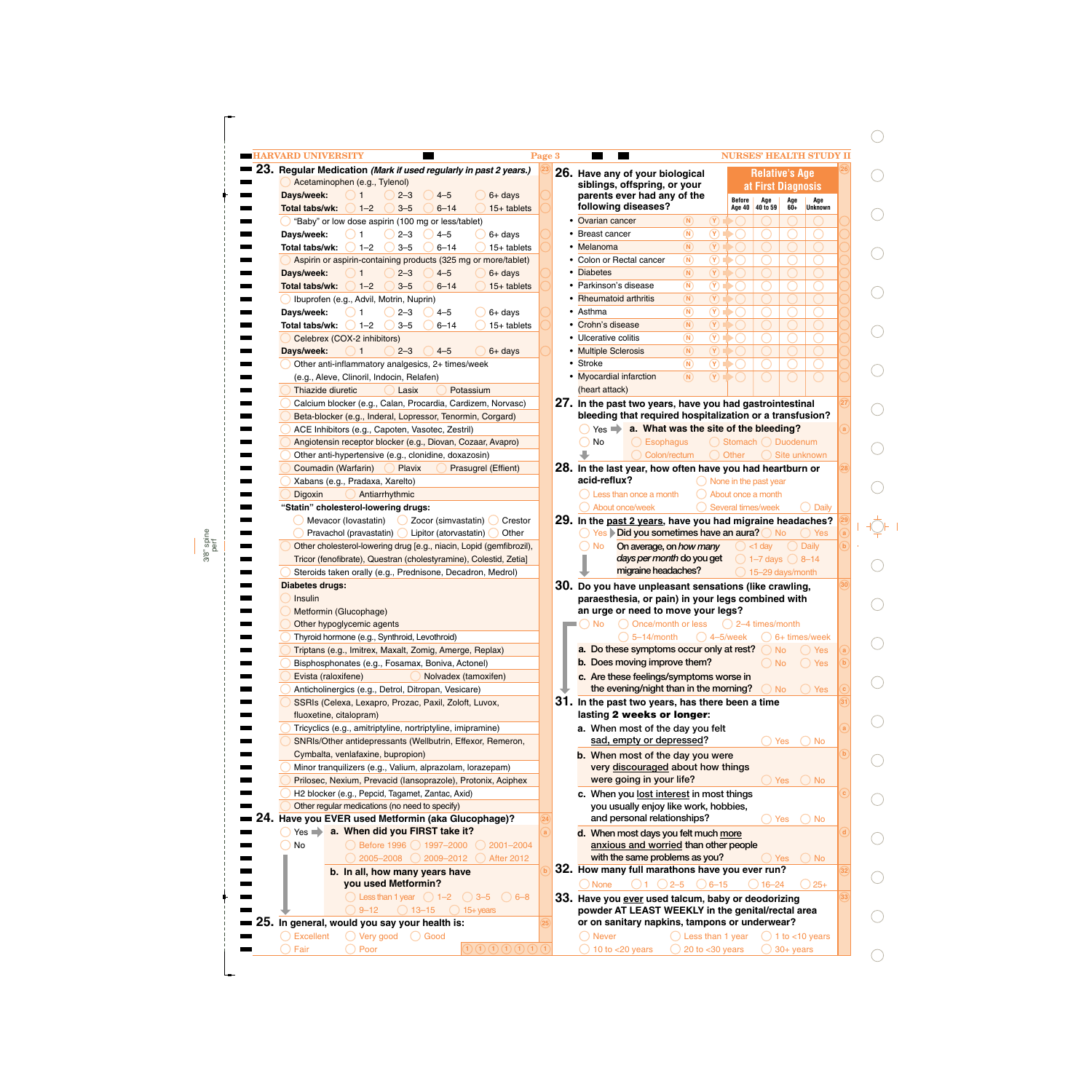| <b>HARVARD UNIVERSITY</b><br>Page 4                                                                                                                               |                       |                      |                          |                                                    | <b>Contract Contract Contract</b> |                                                                             |                             |                   |                      | <b>NURSES' HEALTH STUDY</b>              |  |
|-------------------------------------------------------------------------------------------------------------------------------------------------------------------|-----------------------|----------------------|--------------------------|----------------------------------------------------|-----------------------------------|-----------------------------------------------------------------------------|-----------------------------|-------------------|----------------------|------------------------------------------|--|
| 34. How frequently do you have a bowel movement?                                                                                                                  |                       |                      |                          |                                                    |                                   |                                                                             |                             |                   |                      |                                          |  |
| $\bigcirc$ More than twice a day $\bigcirc$ Twice a day<br>$\bigcirc$ Every other day<br>◯ Daily                                                                  |                       |                      |                          | $\bigcirc$ Every 3–4 days                          |                                   |                                                                             |                             |                   | Every 5 days or less |                                          |  |
| 35. In the past 3 months, how often did you have hard or lumpy stools?                                                                                            |                       |                      |                          |                                                    |                                   |                                                                             |                             |                   |                      |                                          |  |
| $\bigcirc$ Occasionally $\bigcirc$ About 25% of the time<br>() Never or rarely<br>36. In the past 3 months, how often did you have loose, mushy or watery stools? |                       | $\bigcirc$ About 50% |                          |                                                    | $\bigcirc$ About 75%              |                                                                             |                             |                   | Almost always        |                                          |  |
| $\bigcirc$ Occasionally $\bigcirc$ About 25% of the time<br>() Never or rarely                                                                                    |                       | About 50%            |                          |                                                    | $\bigcirc$ About 75%              |                                                                             |                             |                   | Almost always        |                                          |  |
| 37. How often do you use a laxative (such as softeners, bulking agents, fiber supplements or suppositories)?                                                      |                       |                      |                          |                                                    |                                   |                                                                             |                             |                   |                      |                                          |  |
| $\circ$ < Once/month $\circ$ 1-3 times/month $\circ$ Once/week $\circ$ 2-3 times/wk $\circ$ 4-5 times/wk<br><b>Never</b>                                          |                       |                      |                          |                                                    |                                   |                                                                             |                             |                   |                      | $\bigcirc$ Daily $\bigcirc$ 2+ times/day |  |
| 38. How often in the past year have you experienced any amount of accidental bowel leakage? Answer a) and b)                                                      |                       |                      |                          |                                                    |                                   |                                                                             |                             |                   |                      |                                          |  |
| a) Liquid stool:<br>$\bigcirc$ Less than 1/month<br>$\bigcirc$ 1-3/month<br><b>Never</b>                                                                          |                       |                      | About once/wk            |                                                    |                                   | () Several times/wk                                                         |                             |                   |                      | () Nearly daily                          |  |
| b) Solid stool:<br>Less than 1/month<br>$( ) 1 - 3$ /month<br><b>Never</b>                                                                                        |                       |                      | ○ About once/wk          |                                                    |                                   | Several times/wk                                                            |                             |                   |                      | <b>Nearly daily</b>                      |  |
| 39. During the last 12 months, how often have you leaked or lost control of your urine?                                                                           |                       |                      |                          |                                                    |                                   |                                                                             |                             |                   |                      |                                          |  |
| $\bigcirc$ Once/month<br>$\bigcirc$ 2–3 times/month $\bigcirc$ About once/week<br>$\bigcap$ Less than once/month<br>( ) Never                                     |                       |                      |                          |                                                    |                                   |                                                                             | $\bigcirc$ Almost every day |                   |                      |                                          |  |
| i) When you lose your urine, how much usually leaks?                                                                                                              |                       |                      |                          |                                                    |                                   |                                                                             |                             |                   |                      |                                          |  |
| $\bigcirc$ Enough to wet your underwear<br>$( )$ A few drops<br>ii) When you lose urine, what is the usual cause?                                                 |                       |                      |                          | Enough to wet your outerclothing                   |                                   |                                                                             |                             |                   |                      | $\bigcirc$ Enough to wet the floor       |  |
| a Coughing, sneezing, laughing, or doing physical activity                                                                                                        |                       |                      |                          | (b) A sudden and urgent need to go to the bathroom |                                   |                                                                             |                             |                   |                      |                                          |  |
| $\bullet$ Both a) and b) equally $\bullet$ In other circumstances                                                                                                 |                       |                      |                          |                                                    |                                   |                                                                             |                             |                   |                      |                                          |  |
| 40. Have you talked to your healthcare provider about leaking urine or accidental bowel leakage? (Mark all that apply.)                                           |                       |                      |                          |                                                    |                                   |                                                                             |                             |                   |                      |                                          |  |
| ◯ Yes, about bowel leakage<br>() No I have not<br>$\bigcirc$ Yes, about leaking urine                                                                             |                       |                      |                          |                                                    |                                   |                                                                             |                             |                   |                      |                                          |  |
| 41. How much do you think your leaking urine or accidental bowel leakage affects your life?                                                                       |                       |                      |                          |                                                    |                                   |                                                                             |                             |                   |                      |                                          |  |
| $\bigcap$ A little bit<br>$\bigcap$ Moderately<br>( ) Not at all                                                                                                  | $\bigcap$ Quite a bit |                      |                          |                                                    | Extremely                         |                                                                             |                             |                   |                      |                                          |  |
| 42. Have you ever had the following treatments for urinary incontinence? Answer a) and b)                                                                         |                       |                      |                          |                                                    |                                   |                                                                             |                             |                   |                      |                                          |  |
| a) Kegel exercises or physical therapy to strengthen pelvic muscles?                                                                                              |                       | $()$ No              |                          | <b>Yes</b>                                         |                                   |                                                                             |                             |                   |                      |                                          |  |
| b) Surgery?<br>$\bigcirc$ No<br>$\bigcirc$ Yes When? $\bigcirc$ Before 2001 $\bigcirc$ 2001-2002<br>43. What is your usual walking pace outdoors?                 |                       |                      | 2003-2004                |                                                    |                                   | 2005-2006                                                                   |                             | 2007-2009         |                      | 2010+                                    |  |
| $\bigcap$ Unable to walk                                                                                                                                          |                       |                      |                          |                                                    |                                   |                                                                             |                             |                   |                      |                                          |  |
|                                                                                                                                                                   |                       |                      |                          |                                                    |                                   |                                                                             |                             |                   |                      |                                          |  |
| Easy, casual (less than 2 mph)<br>O Normal, average (2-2.9 mph)                                                                                                   |                       |                      |                          |                                                    |                                   | $\bigcirc$ Brisk pace (3-3.9 mph)<br>Very brisk/ striding (4 mph or faster) |                             |                   |                      |                                          |  |
| 44. How many total flights of stairs (not individual steps) do you climb daily?                                                                                   |                       |                      |                          |                                                    |                                   |                                                                             |                             |                   |                      |                                          |  |
| $\bigcirc$ 5-9<br>$\bigcirc$ None<br>$\bigcirc$ 2 flights or less<br>$()3-4$<br>$() 10 - 14$                                                                      |                       |                      | $( ) 15$ or more flights |                                                    |                                   |                                                                             |                             |                   |                      |                                          |  |
|                                                                                                                                                                   |                       |                      |                          |                                                    |                                   | <b>TIME PER WEEK</b>                                                        |                             |                   |                      |                                          |  |
| 45. DURING THE PAST YEAR, what was your average time PER<br>WEEK spent at each of the following recreational activities?                                          | Zero                  | $1 - 4$<br>Min.      | $5 - 19$<br>Min.         | $20 - 59$<br>Min.                                  | One<br>Hour                       | $1 - 1.5$<br>Hrs.                                                           | $2 - 3$<br>Hrs.             | $4-6$<br>Hrs.     | $7 - 10$<br>Hrs.     | $11+$<br>Hrs.                            |  |
| Walking for exercise or walking for transportation/errands                                                                                                        |                       |                      |                          |                                                    |                                   |                                                                             |                             |                   |                      |                                          |  |
| Running or jogging                                                                                                                                                |                       |                      |                          |                                                    |                                   |                                                                             |                             |                   |                      |                                          |  |
| Bicycling (include stationary machine)                                                                                                                            |                       |                      |                          |                                                    |                                   |                                                                             |                             |                   |                      |                                          |  |
| Tennis, squash, racquetball                                                                                                                                       |                       |                      |                          |                                                    |                                   |                                                                             |                             |                   |                      |                                          |  |
| Lap swimming                                                                                                                                                      |                       |                      |                          |                                                    |                                   |                                                                             |                             |                   |                      |                                          |  |
| Other aerobic exercise (aerobic dance, ski or stair machine, etc.)                                                                                                |                       |                      |                          |                                                    |                                   |                                                                             |                             |                   |                      |                                          |  |
| Lower intensity exercise (yoga, stretching, toning)                                                                                                               |                       |                      |                          |                                                    |                                   |                                                                             |                             |                   |                      |                                          |  |
| Other vigorous activities (e.g., lawn mowing)                                                                                                                     |                       |                      |                          |                                                    |                                   |                                                                             |                             |                   |                      |                                          |  |
| Weight training or resistance exercises<br><b>Arm weights</b><br>(Include free weights or resistance machines)                                                    |                       |                      |                          |                                                    |                                   |                                                                             |                             |                   |                      |                                          |  |
| Leg weights                                                                                                                                                       |                       |                      |                          |                                                    |                                   |                                                                             |                             |                   |                      |                                          |  |
|                                                                                                                                                                   |                       |                      |                          |                                                    |                                   | <b>TIME PER WEEK</b>                                                        |                             |                   |                      |                                          |  |
| 46. DURING THE PAST YEAR, on average, how many HOURS<br>PER WEEK did you spend:                                                                                   |                       | Zero<br>Hrs.         | One<br>Hour              | $2 - 5$<br>Hrs.                                    | $6 - 10$<br>Hrs.                  | Hrs.                                                                        | $11 - 20$ 21-40<br>Hrs.     | $41 - 60$<br>Hrs. | $61 - 90$<br>Hrs.    | Over<br>90 Hrs.                          |  |
| Standing or walking around at work or away from home? (hrs./week)                                                                                                 |                       |                      |                          |                                                    |                                   |                                                                             |                             |                   |                      |                                          |  |
| Standing or walking around at home? (hrs./week)                                                                                                                   |                       |                      |                          |                                                    |                                   |                                                                             |                             |                   |                      |                                          |  |
| Sitting at work or away from home or while driving? (hrs./week)                                                                                                   |                       |                      |                          |                                                    |                                   |                                                                             |                             |                   |                      |                                          |  |
| Sitting at home while watching TV/DVD/video? (hrs./week)                                                                                                          |                       |                      |                          |                                                    |                                   |                                                                             |                             |                   |                      |                                          |  |
| Other sitting at home (e.g., reading, meal times, at desk)? (hrs./week)                                                                                           |                       |                      |                          |                                                    |                                   |                                                                             |                             |                   |                      |                                          |  |
| 47. Is your biological mother still living?<br><b>Unsure</b>                                                                                                      |                       |                      |                          |                                                    |                                   |                                                                             |                             |                   |                      |                                          |  |
| No > a) At what age did she die?<br>$\bigcirc$ 50-59<br>() < 50                                                                                                   |                       | $60 - 69$            |                          | $70 - 79$                                          |                                   | 80-89                                                                       | $( ) 90+$                   |                   |                      |                                          |  |
| b) Was this due to:<br>Heart disease<br><b>Yes</b><br><b>Stroke</b>                                                                                               |                       | Cancer               |                          |                                                    |                                   | Trauma/Accident/Suicide                                                     |                             |                   | Other                |                                          |  |
| 48. Is your biological father still living?<br><b>Unsure</b>                                                                                                      |                       |                      |                          |                                                    |                                   |                                                                             |                             |                   |                      |                                          |  |
| $No \Rightarrow a)$ At what age did he die?<br>< 50<br>$( ) 50 - 59$                                                                                              |                       | $60 - 69$            |                          | $70 - 79$                                          |                                   | 80-89                                                                       |                             | $90+$             |                      |                                          |  |
| b) Was this due to:<br>$\bigcirc$ Heart disease<br><b>Stroke</b><br>Yes                                                                                           |                       | Cancer               |                          |                                                    |                                   | Trauma/Accident/Suicide                                                     |                             |                   | Other                |                                          |  |
| 49. Were you hospitalized over the past 12 months?<br>Yes <b>What was</b><br>◯ Surgery - elective<br>Surgery - emergency                                          |                       |                      |                          | Accident                                           |                                   |                                                                             | Ullness (e.g., pneumonia)   |                   |                      |                                          |  |

 $\bigcirc$ 

 $\bigcirc$ 

 $\bigcirc$ 

 $\bigcirc$ 

 $\bigcirc$ 

 $\bigcirc$ 

 $\bigcirc$ 

 $\bigcirc$ 

 $\bigcirc$ 

 $\begin{picture}(20,5) \put(0,0){\line(1,0){155}} \put(15,0){\line(1,0){155}} \put(15,0){\line(1,0){155}} \put(15,0){\line(1,0){155}} \put(15,0){\line(1,0){155}} \put(15,0){\line(1,0){155}} \put(15,0){\line(1,0){155}} \put(15,0){\line(1,0){155}} \put(15,0){\line(1,0){155}} \put(15,0){\line(1,0){155}} \put(15,0){\line(1,0){155}} \put$ 

 $\bigcirc$ 

 $\bigcirc$ 

 $\bigcirc$ 

 $\bigcirc$ 

 $\bigcirc$ 

 $\bigcirc$ 

 $\bigcirc$ 

 $\bigcirc$ 

 $\bigcirc$ 

 $\bigcirc$ 

 $\bigcirc$ 

3/8" spine perf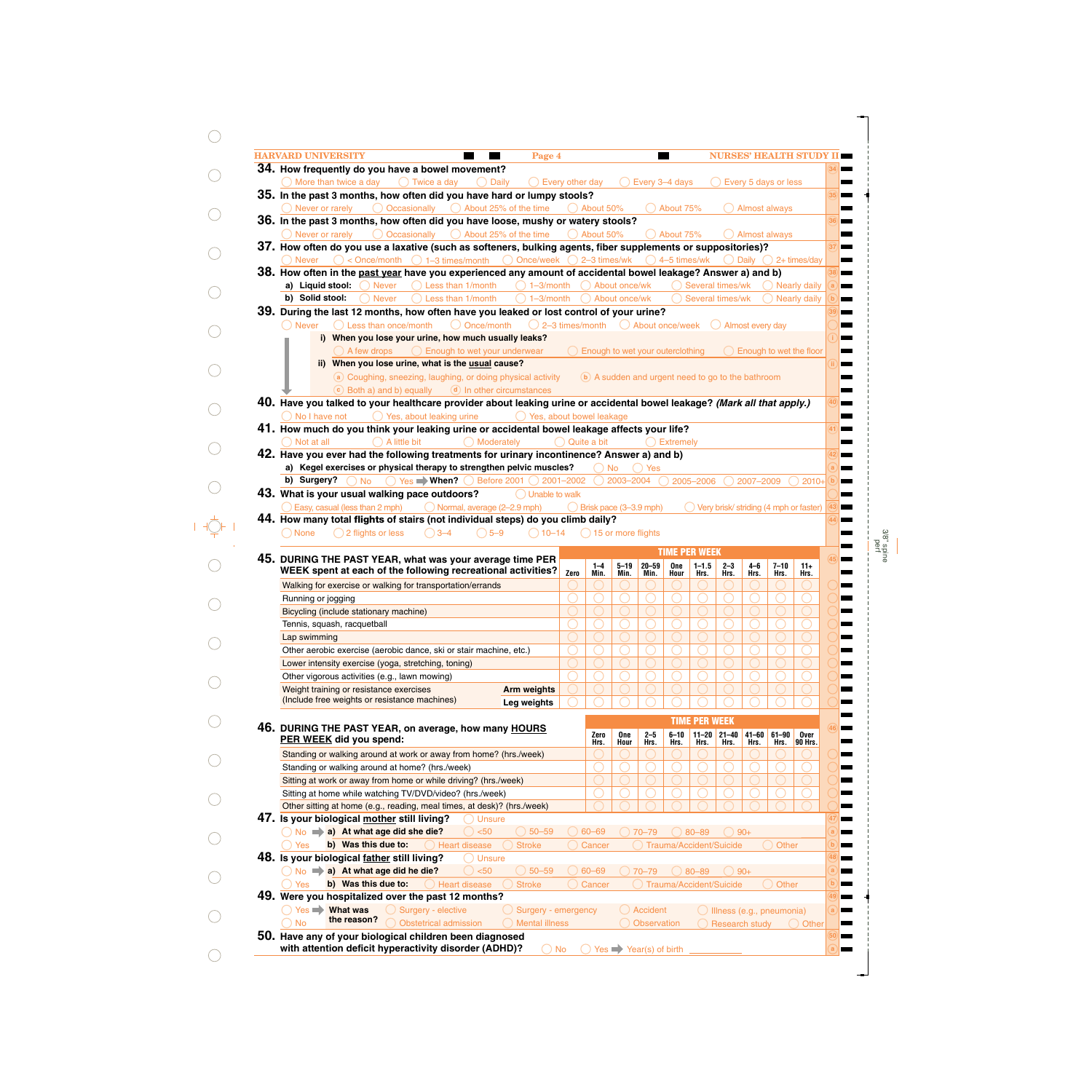|     | <b>-HARVARD UNIVERSITY</b><br>51. The following question asks about your eating habits in the past year. People sometimes have difficulty controlling | Page 5                                               |                                                                     |                                      |                                                                                                            | <b>NURSES' HEALTH STUDY II</b>  |                        |    |
|-----|-------------------------------------------------------------------------------------------------------------------------------------------------------|------------------------------------------------------|---------------------------------------------------------------------|--------------------------------------|------------------------------------------------------------------------------------------------------------|---------------------------------|------------------------|----|
|     | their intake of certain foods such as sweets, starches, salty snacks, fatty foods, sugary drinks, and others.                                         |                                                      |                                                                     |                                      |                                                                                                            |                                 |                        |    |
|     | In the past 12 MONTHS, how often were each<br>of these statements true for you?                                                                       |                                                      | Never                                                               | Once per<br>month                    | per month                                                                                                  | 2-4 times 2-3 times<br>per week | $4+$ times<br>per week |    |
|     | I find myself consuming certain foods even though I am no longer hungry.                                                                              |                                                      |                                                                     |                                      |                                                                                                            |                                 |                        |    |
|     | I worry about cutting down on certain foods.                                                                                                          |                                                      |                                                                     |                                      |                                                                                                            |                                 |                        |    |
|     | I feel sluggish or fatigued from overeating.                                                                                                          |                                                      |                                                                     |                                      |                                                                                                            |                                 |                        |    |
|     | I have spent time dealing with negative feelings from overeating certain foods, instead of                                                            |                                                      |                                                                     |                                      |                                                                                                            |                                 |                        |    |
|     | spending time in important activities such as time with family, friends, work, or recreation.                                                         |                                                      |                                                                     |                                      |                                                                                                            |                                 |                        |    |
|     | I have had physical withdrawal symptoms such as agitation and anxiety when I cut down                                                                 |                                                      |                                                                     |                                      |                                                                                                            |                                 |                        |    |
|     | on certain foods. (Do NOT include caffeinated drinks: coffee, tea, cola, energy drinks, etc.)                                                         |                                                      | $\bigcirc$                                                          | $\bigcirc$                           |                                                                                                            |                                 |                        |    |
|     | My behavior with respect to food and eating causes me significant distress.                                                                           |                                                      |                                                                     |                                      |                                                                                                            |                                 |                        |    |
|     | Issues related to food and eating decrease my ability to function effectively (daily routine,                                                         |                                                      |                                                                     |                                      |                                                                                                            |                                 |                        |    |
|     | job/school, social or family activities, health difficulties).                                                                                        |                                                      |                                                                     |                                      |                                                                                                            |                                 |                        |    |
|     | IN THE PAST 12 MONTHS                                                                                                                                 |                                                      |                                                                     |                                      |                                                                                                            | No                              | Not<br>Yes applicable  |    |
|     | I kept consuming the same types or amounts of food despite significant emotional and/or physical problems                                             |                                                      |                                                                     |                                      |                                                                                                            |                                 |                        |    |
|     | related to my eating.                                                                                                                                 |                                                      |                                                                     |                                      |                                                                                                            |                                 |                        |    |
|     | Eating the same amount of food does not reduce negative emotions or increase pleasurable feelings the way it used to.                                 |                                                      |                                                                     |                                      |                                                                                                            |                                 |                        |    |
|     | Do you have any problems with your sense of smell, such as not being able to smell things or things not smelling                                      |                                                      |                                                                     |                                      |                                                                                                            |                                 |                        |    |
|     | the way they are supposed to for at least 3 months?                                                                                                   |                                                      |                                                                     |                                      |                                                                                                            |                                 |                        |    |
|     | $\bigcirc$ Yes $\blacktriangleright$ Which problem do you have, not being able to smell things or things not smelling the way they are                |                                                      |                                                                     |                                      |                                                                                                            |                                 |                        |    |
|     | supposed to?<br>$\bigcirc$ Loss of smell<br><b>No</b>                                                                                                 | Things don't smell right                             |                                                                     | Don't know                           |                                                                                                            |                                 |                        |    |
| 53. | Do you have a problem with your sense of taste, such as not being able to taste salt or sugar, or with tastes in the                                  |                                                      |                                                                     |                                      |                                                                                                            |                                 |                        |    |
|     | mouth that shouldn't be there, like bitter, salty, sour or sweet tastes, for at least 3 months?                                                       |                                                      |                                                                     |                                      |                                                                                                            |                                 |                        |    |
|     | Yes<br>◯ Don't know<br><b>No</b><br>54. Below is a list of some of the ways you may have felt or behaved during the past month.                       |                                                      |                                                                     |                                      |                                                                                                            |                                 |                        |    |
|     |                                                                                                                                                       |                                                      | Some or a                                                           |                                      | Occasionally or                                                                                            |                                 |                        |    |
|     | Please indicate how often you have felt this way.                                                                                                     | <b>Rarely or none</b>                                | little of the                                                       |                                      | a moderate                                                                                                 |                                 | All of the time        |    |
|     | During the past month(Mark one answer per line)                                                                                                       | of the time                                          | time                                                                |                                      | amount of time                                                                                             |                                 |                        |    |
|     | I was bothered by things that usually don't bother me.                                                                                                |                                                      |                                                                     |                                      |                                                                                                            |                                 |                        |    |
|     | I had trouble keeping my mind on what I was doing.                                                                                                    |                                                      |                                                                     |                                      |                                                                                                            |                                 |                        |    |
|     | I felt depressed.                                                                                                                                     |                                                      |                                                                     |                                      |                                                                                                            |                                 |                        |    |
|     | I felt that everything I did was an effort.                                                                                                           |                                                      |                                                                     |                                      |                                                                                                            |                                 |                        |    |
|     | I felt hopeful about the future.                                                                                                                      |                                                      |                                                                     |                                      |                                                                                                            |                                 |                        |    |
|     | I felt fearful.                                                                                                                                       |                                                      |                                                                     |                                      |                                                                                                            |                                 |                        |    |
|     | My sleep was restless.                                                                                                                                |                                                      |                                                                     |                                      |                                                                                                            |                                 |                        |    |
|     | I was happy.                                                                                                                                          |                                                      |                                                                     |                                      |                                                                                                            |                                 |                        |    |
|     | I felt lonely.                                                                                                                                        |                                                      |                                                                     |                                      |                                                                                                            |                                 |                        |    |
|     | I could not "get going".                                                                                                                              |                                                      |                                                                     |                                      |                                                                                                            |                                 |                        |    |
| 55. | Did you EVER use oral contraceptives at any time in your life (even one dose)?                                                                        |                                                      |                                                                     |                                      |                                                                                                            |                                 |                        |    |
|     | ◯ No, I never used $\blacktriangleright$ What was the primary reason you did not use oral contraceptives? (Mark all that apply.)                      |                                                      |                                                                     |                                      |                                                                                                            |                                 |                        |    |
|     | them at all<br>$\bigcirc$ Used other contraception                                                                                                    | O Personal/family history of heart disease or cancer |                                                                     |                                      |                                                                                                            |                                 |                        |    |
|     | Yes, I used them<br>Concerns about safety/side effects                                                                                                | ◯ Religious reasons                                  |                                                                     | $\bigcirc$ Did not use contraception |                                                                                                            |                                 | ( ) Other              |    |
|     | What was the primary reason(s) that you stopped using them? (Mark all that apply.)                                                                    |                                                      |                                                                     |                                      |                                                                                                            |                                 |                        |    |
|     | Still using/current user<br>$\bigcirc$ To become pregnant                                                                                             |                                                      | $\bigcirc$ Switched to other type or no longer needed contraception |                                      |                                                                                                            |                                 |                        |    |
|     | Cardiovascular event                                                                                                                                  | Worsened menstrual symptoms/mood swings              |                                                                     |                                      |                                                                                                            |                                 |                        |    |
|     | <b>Migraines</b><br>Other side effects                                                                                                                | Other reason                                         |                                                                     |                                      |                                                                                                            |                                 |                        |    |
|     | 56. How many hours each week do you participate in any groups such as a social or work group, church-connected                                        |                                                      |                                                                     |                                      |                                                                                                            |                                 |                        |    |
|     | group, self-help group, charity, public service or community group?                                                                                   |                                                      |                                                                     |                                      |                                                                                                            |                                 |                        |    |
|     | $\bigcirc$ 1 to 2 hours<br>3 to 5 hours<br>$\bigcirc$ 6 to 10 hours<br><b>None</b>                                                                    | $\bigcirc$ 11 to 15 hours                            |                                                                     | 16 or more hours                     |                                                                                                            |                                 |                        |    |
|     | 57. How often do you go to religious meetings or services?                                                                                            |                                                      |                                                                     |                                      |                                                                                                            |                                 |                        |    |
|     | More than once a week<br>◯ Once a week                                                                                                                | $\bigcirc$ 1 to 3 times per month                    | () Less than once per month                                         |                                      |                                                                                                            | () Never or almost never        |                        |    |
|     | 58. Apart from your children, how many relatives do you have with whom you feel close?                                                                |                                                      |                                                                     |                                      |                                                                                                            |                                 |                        |    |
|     | <b>None</b><br>1 to 2<br>3 to 5<br>6 to 9<br>10 or more                                                                                               |                                                      |                                                                     |                                      |                                                                                                            |                                 |                        |    |
|     | 59. How many close friends do you have?                                                                                                               |                                                      |                                                                     |                                      |                                                                                                            |                                 |                        | 59 |
|     | $\bigcirc$ 3 to 5<br><b>None</b><br>$1$ to $2$<br>() 6 10 9<br>10 or more                                                                             |                                                      |                                                                     |                                      |                                                                                                            |                                 |                        |    |
|     | 60. Is there any one special person you know that you feel very close to; someone you feel you can share                                              |                                                      |                                                                     |                                      |                                                                                                            |                                 |                        |    |
|     | confidences and feelings with?                                                                                                                        |                                                      |                                                                     |                                      |                                                                                                            |                                 |                        |    |
|     | Yes Westow How often do you see or talk to this person?                                                                                               |                                                      |                                                                     |                                      |                                                                                                            |                                 |                        |    |
|     |                                                                                                                                                       |                                                      |                                                                     |                                      |                                                                                                            |                                 |                        |    |
|     | <b>No</b><br><b>Daily</b><br>Weekly $\bigcirc$ Monthly                                                                                                | Several times/year                                   | O Once/year or less                                                 |                                      | Can you count on anyone to provide you with emotional support (talking over problems or helping you make a |                                 |                        |    |

 $\bigcirc$ 

 $\bigcirc$ 

 $\bigcirc$ 

 $\bigcirc$ 

 $\bigcirc$ 

 $\bigcirc$ 

 $\bigcirc$ 

 $\bigcirc$ 

 $\bigcirc$ 

 $\begin{picture}(20,5) \put(0,0) {\line(0,1){10}} \put(15,0) {\line(0,1){10}} \put(15,0) {\line(0,1){10}} \put(15,0) {\line(0,1){10}} \put(15,0) {\line(0,1){10}} \put(15,0) {\line(0,1){10}} \put(15,0) {\line(0,1){10}} \put(15,0) {\line(0,1){10}} \put(15,0) {\line(0,1){10}} \put(15,0) {\line(0,1){10}} \put(15,0) {\line(0,1){10}} \put(15,0) {\line(0,$ 

 $\bigcirc$ 

 $\bigcirc$ 

 $\bigcirc$ 

 $\bigcirc$ 

 $\bigcirc$ 

 $\bigcirc$ 

 $\bigcirc$ 

 $\bigcirc$ 

 $\bigcirc$ 

 $\bigcirc$ 

 $\bigcirc$